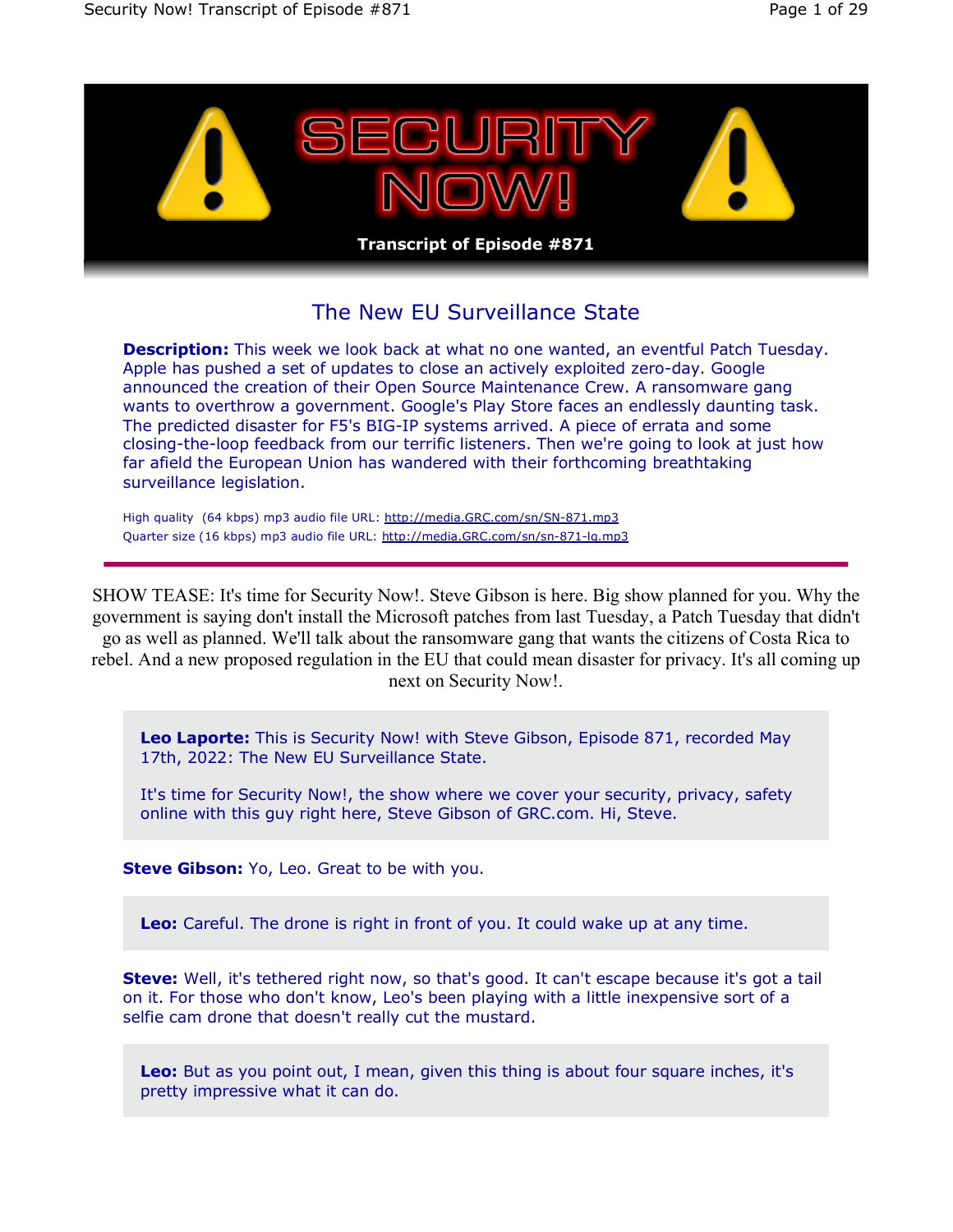**Steve:** Yeah. It's basically flying propellers that suspend a camera.

**Leo:** Yeah, and it has sensors, not only a camera but has sensors and things. It doesn't run into things.

**Steve:** It's got to have position sensors, inertial sensors in order to be stabilized and all that. Yeah.

**Leo:** Pretty impressive.

**Steve:** But anyway, so we're at Episode 871 for mid-May. And I titled this one "The New EU Surveillance State." That was about the fourth title the podcast got. And I kept changing the title as I read more deeply into the details of some proposed legislation in the EU which first leaked last Tuesday and then was - it was funny, too, because the leaked copy actually had the word "sensitive" on the front page. Yes.

**Leo:** Yeah. Yes, it is.

**Steve:** And that was removed from the actual formal official legislation that came out the next day on the 11th. Anyway, we've got to talk about that because it's been compared to the CSAM Apple stuff. No. This is way beyond what Apple was proposing. It's, well, it's breathtaking. Anyway, we'll get there. First we're going to take a look back at what no one wanted, which was an eventful Patch Tuesday. You don't want your Patch Tuesdays to be eventful.

**Leo:** No.

**Steve:** You want them to be uneventful.

**Leo:** Quiet, yes.

**Steve:** And we didn't get that. Apple has pushed a set of updates to close an actively exploited zero-day across a bunch of their products. We'll touch on that. Google has announced the creation of their Open Source Maintenance Crew. That's the formal name of it, the OSMC, the Open Source Maintenance Crew. A ransomware gang has the temerity to call for the overthrow of a government. Google's Play Store is facing an endlessly daunting task which we'll mention and talk about and look into. The predicted disaster for F5's BIG-IP systems, which we expected last week, that arrived, right on schedule.

We've got a piece of errata. I've got a bunch of closing-the-loop feedback from our terrific listeners. Then we're going to look at just how far afield the European Union has now wandered with their forthcoming breathtaking surveillance legislation. And last week I mentioned, because it was in the context that we were talking about, that I had already cued up this week's Picture of the Week, which talks about supply chain security, which actually we'll be talking about also in the middle of the podcast. So I think another great podcast for our listeners.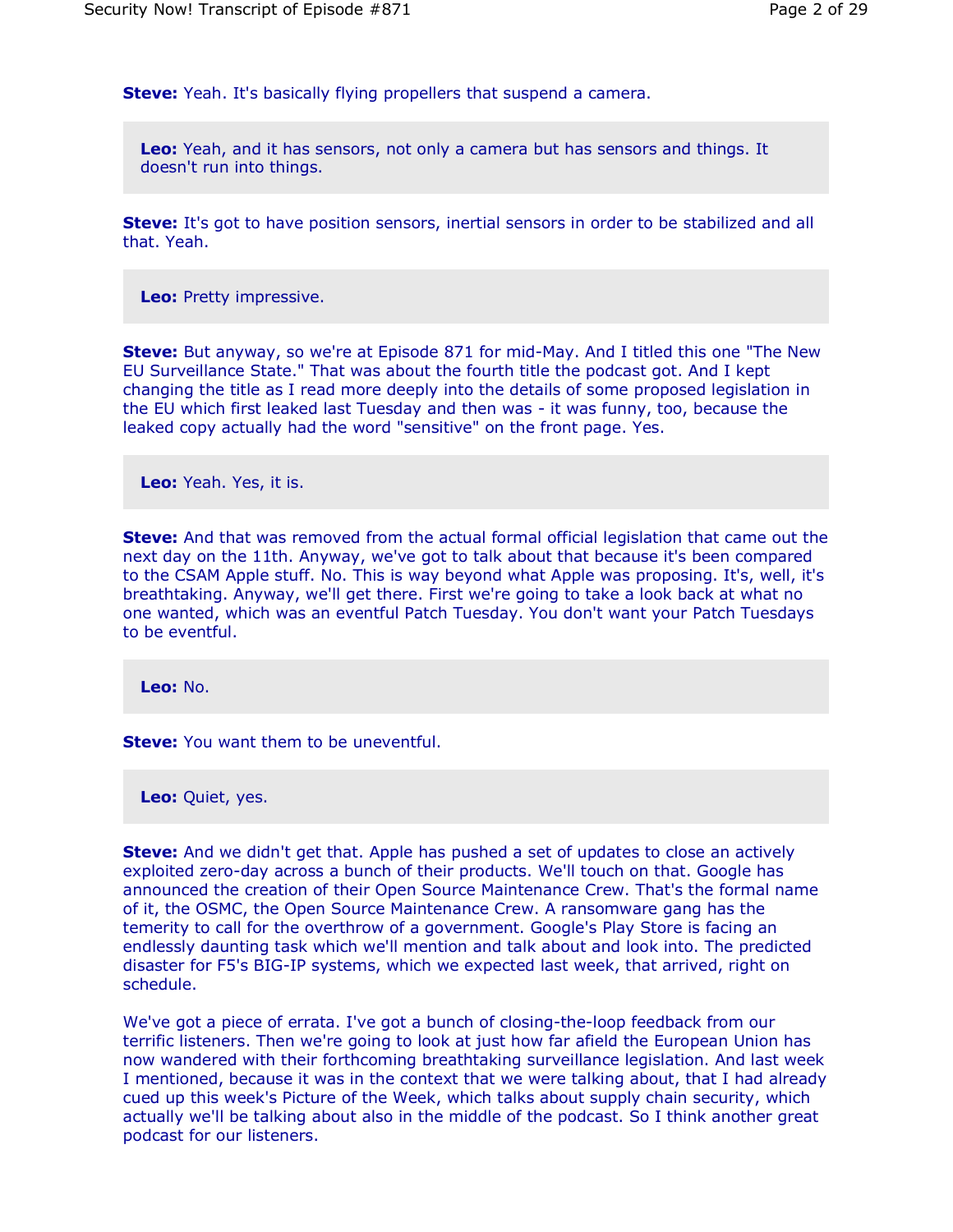**Leo:** Yeah, boy, this Picture of the Week is not funny at all. Not a comic this time. Picture of the Week time.

**Steve:** So, yeah, this is a perfect snapshot to characterize the current state of the security of the open source software supply chain. This was a legitimate - I actually dug into it and went to the NPM listing for this. Someone named Lance R. Vick, he put up a note on mastodon.social. He wrote: "I just noticed 'foreach' on NPM is controlled by a single maintainer. I also noticed they let their personal email domain expire, so I bought it before someone else did."

**Leo:** Oh, my god.

**Steve:** He said: "I now control 'foreach' on NPM."

**Leo:** Oh, my god.

**Steve:** "And the 36,826 projects that depend on it." And when I went over there, sure enough, more than six million downloads of this little "foreach" module per week. So this thing is like deeply dependent. All it does is iterate across...

**Leo:** It's dopey, yeah.

**Steve:** ...an array like, I mean, it's like the dumbest thing. It's like, why would you just not - why would you go get that? But lots of people do.

**Leo:** Well, Python has it. A lot of languages have it. I guess for some reason JavaScript doesn't. So now you can.

**Steve:** Yeah, so it adds that to it because, you know, you wouldn't have to want to write an iterator on your own. Oh, goodness, no.

**Leo:** Heaven forfend.

**Steve:** Let's instead depend on somebody else's who apparently has wandered off and allowed his personal domain to expire. But here's the point. So this is the system that has evolved. And we're going to be talking about this today, talking about the Open Source Software Security Foundation because there's news there. And I'm really glad there's news there because open source software just sort of started off as being kind of a curio, and everybody would agree now it's become a real force. The problem is it's much less fun to maintain and secure things than it is to just write them. And so a lot of stuff is written and then, like, here you go, I'm going to go back to my regularly scheduled job. And things kind of just get left. So we have to fix this over time. We'll get there in a minute.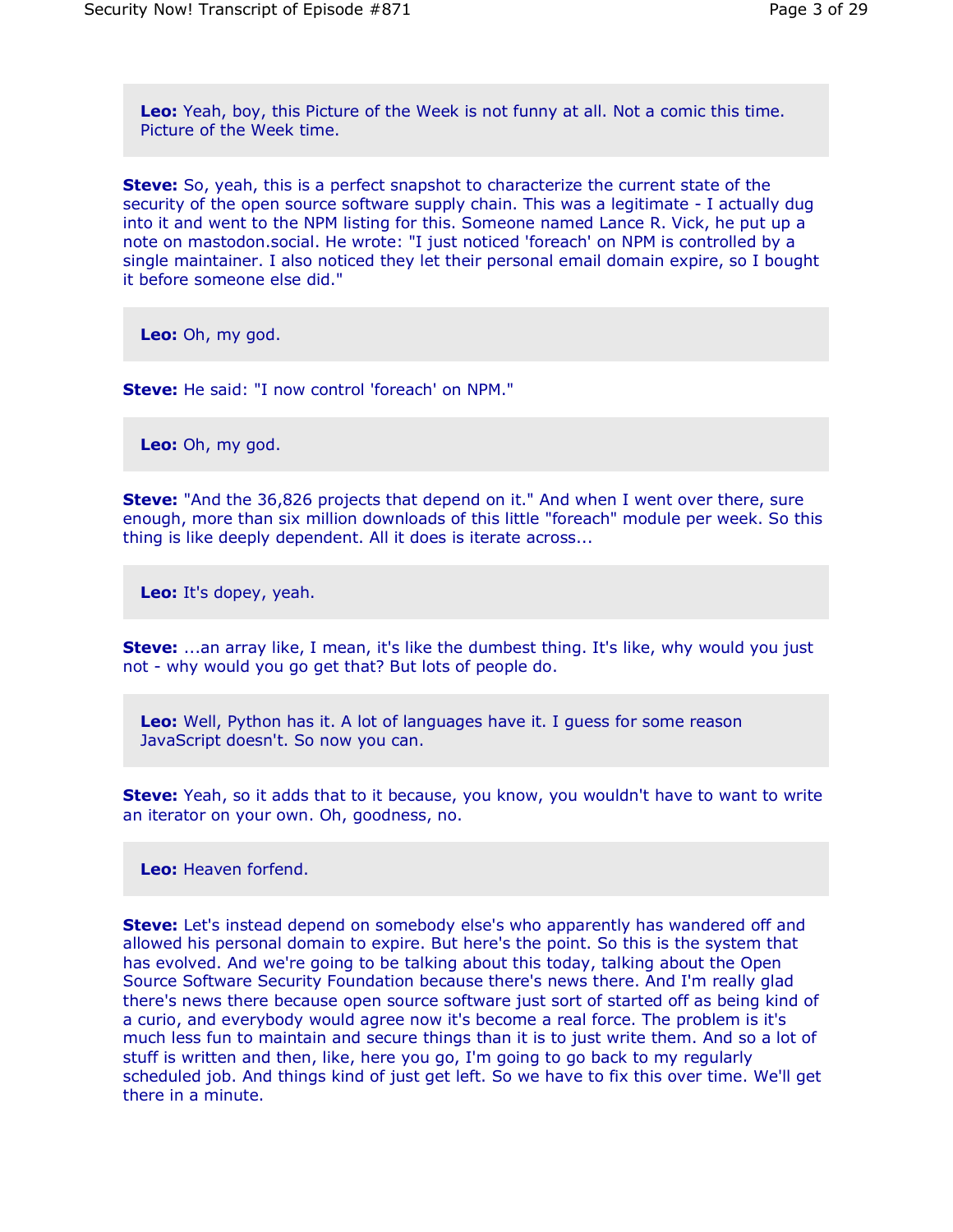First of all, I've observed in the past that what one looks for in a Patch Tuesday is a seamless and uneventful experience. Either you check for updates and then decide to install them, if they're ready for you; or you receive a notice that updates have arrived and have already been installed and are just waiting for you to step away from your computer. Again, uneventful. What you don't want is to see a headline such as BleepingComputer ran yesterday, which reads: "CISA warns not to install May Windows updates on domain controllers."

**Leo:** Oh, boy.

**Steve:** In fact, CISA so much doesn't want May's updates installed that they went so far as to temporarily remove the listing of one of their "must patch" mandate's security flaws from their own catalog of known exploited vulnerabilities because they really can't have it listed there while they're also warning all users of Active Directory not to install those updates to fix the problem which is in their catalog because it's known to be exploited. It's a mess.

The headline on CISA's published notice reads: "CISA Temporarily Removes CVE-2022- 26925 from Known Exploited Vulnerability Catalog." And they wrote: "CISA is temporarily removing CVE-2022-26925 from its Known Exploited Vulnerability Catalog due to a risk of authentication failures when the May 10th, 2022 Microsoft rollup update is applied to domain controllers. After installing May 10, 2022 rollup update on domain controllers, organizations might experience authentication failures on the server or client for services, such as Network Policy Server, Routing and Remote Access Service, Radius, Extensible Authentication Protocol, and Protected Extensible Authentication Protocol. Microsoft notified CISA of this issue, which is related to how the mapping of credentials to machine accounts is being handled by the domain controller."

So as we know, once upon a time it was possible to individually install security patches so that a troublesome patch could be manually avoided. No longer. Now everything is rolled up into a take-them-all-or-none solution. And I don't blame Microsoft for that, frankly. My mind was always boggled that Microsoft was even able to somehow consider offering a la carte patching of such an incredibly complicated codebase as Windows has become. The complexity of offering that option to me was just astonishing. And I don't know how they even did it. And, as we know, it often didn't quite work as hoped. So now it's all or nothing. And in this case of Windows domain controllers, for the time being, "nothing" is what you want.

As enterprise admins last week began installing the May updates, problems quickly started surfacing, with admins sharing reports online of some Active Directory policies failing with the error message: "Authentication failed due to a user credentials mismatch." And this continues: "Either the user name provided does not map to an existing account, or the password was incorrect."

So Microsoft explained that the issue is only triggered after installing the updates on servers used as domain controllers. Okay, well, that doesn't help those domain controllers. But the updates, they made a point of saying, will not negatively impact when deployed on client Windows devices and non-domain controller Windows Servers. And this is an example of an instance where it's going to be really interesting to eventually watch and learn whether Microsoft's announced and forthcoming Autopatch system turns out to be a good thing or more trouble than it's worth. Presumably, Autopatch is somehow going to handle unforeseen problems like this. Right? I mean, that's the whole point. And at the moment it's unclear where this omniscience is going to come from, since it's apparently not coming from Microsoft. So we're going to be writing that eventually.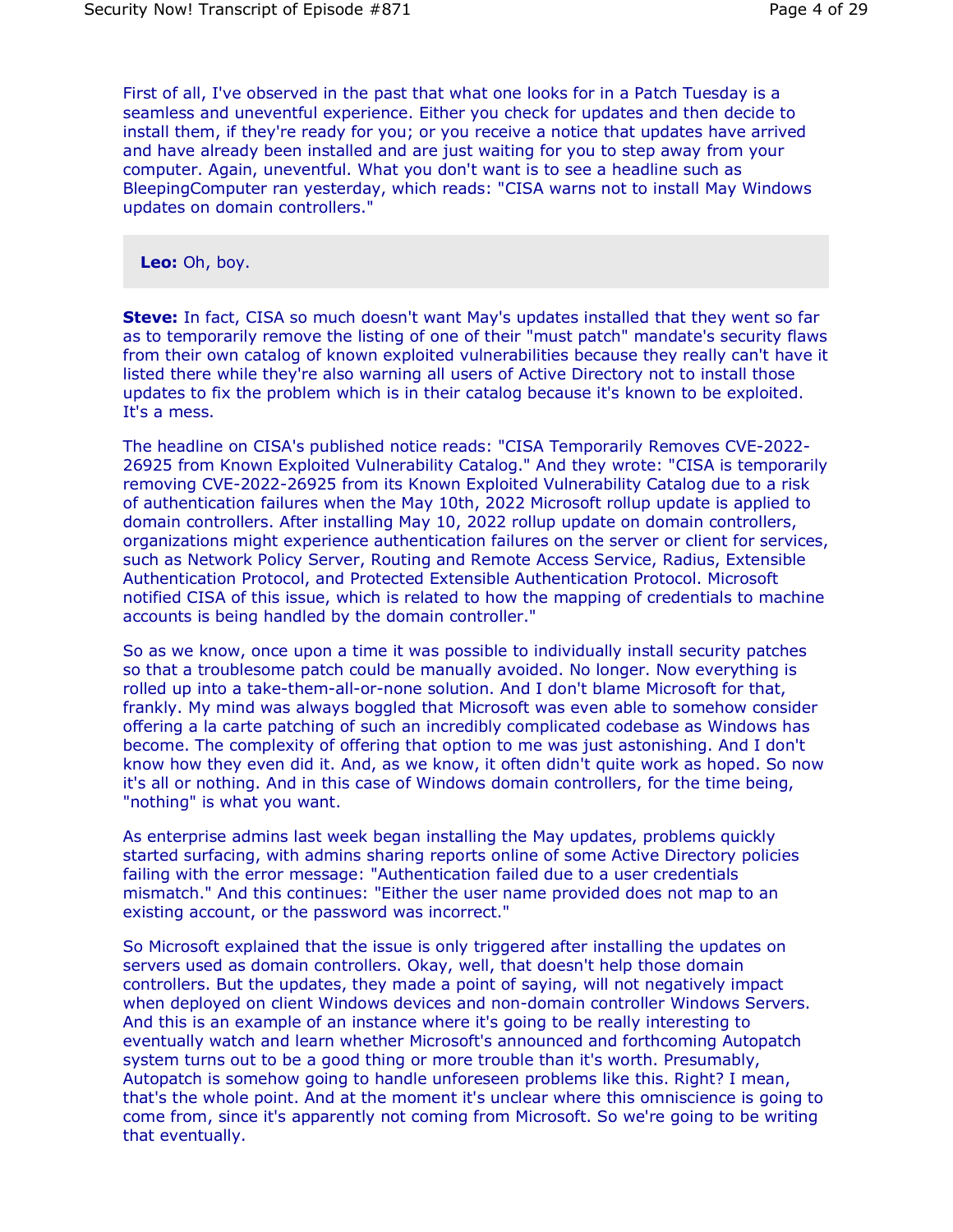The problem all of this is trying to fix, and in this case of this domain controller patch, it's a flaw that's being actively exploited, as I mentioned before, thus the reason it was on CISA's thou-shalt-patch-now list, actively exploited in the wild. It's a Windows LSA, that's the Local Security Authority, spoofing zero-day which has been confirmed as a new PetitPotam Windows NT LAN Manager Relay attack vector. The PetitPotam problem was discovered and named last July by the French security researcher Gilles Lionel. We talked about it at the time, last July, which is probably why PetitPotam sounds familiar. It's just fun to say.

And an NTLM relay attack, which is what this specific PetitPotam exploit allows, it allows bad guys to force devices, in this case domain controllers, to authenticate against malicious servers under their control, essentially joining the malicious server to the domain. Once a device authenticates, the malicious server is able to impersonate the device and gain all of its privileges. This in turn gives attackers complete control over the domain. In other words, not good. Not what you want.

Okay. Now, as for the actual patch itself, we're back to that disheartening story where Microsoft patches to stop the proof of concept from functioning, while leaving the underlying problem unresolved. Gilles has confirmed to the tech press that May's security update, the one that you're not supposed to install even, leaves the underlying problem unresolved. It did finally fix that particular specific problem, and even that was Microsoft's second attempt. They first tried to fix it last August. He worked around that because they didn't really fix it. And now he's saying it still isn't fixed. They closed one specific attack vector in the encrypted file system, which is where this whole thing surrounds this. But he said: "Attack vectors still exist which will allow a slightly modified attack to continue to work." He said: "All functions of PetitPotam, as other vectors, still work except the EfsOpenFileRaw," which was the one thing they fixed.

So to me this feels like there's a bigger problem, that is, they posted workarounds for this and ways of locking things down so that this isn't a problem. I mean, so it feels like it's kind of big, the way all of these printer server problems were that we faced at the beginning of last year, where it just took them basically all year to fix this problem because it was fundamental to some early assumptions that Windows had made back when security wasn't such a focus, and they're kind of stuck with the protocol. Feels to me like they're kind of stuck with not breaking things, which is what would happen if they really locked this down as it needs to be, so they're just kind of trying not to.

So all of this is current as of yesterday. Assuming that Microsoft is eventually able to fix and reissue May's security bundle in a way that doesn't break Active Directory servers, and hopefully they'll test it first this time to be sure, then they will either announce an out-of-band update, or maybe they'll just wait till next month, till June.

Okay, but this all happened last Tuesday, right, on Patch Tuesday. What else happened? We received fixes for three new zero-day vulnerabilities, one of which was that one, and patches for a total of 75 flaws across Microsoft's entire software suite. Eight of those 75 flaws were rated "critical." Twenty-six, which would have been more than one third of the 75, were remote code execution vulnerabilities, now closed. Twenty-one were elevation of privilege vulnerabilities. Seventeen were information disclosure. Six were denial of service. Four were security feature bypass, and I still love that, it's so generic. We have one spoofing vulnerability. Nothing was fixed in Chrome this month by Microsoft.

And remember that Microsoft classifies a flaw as a zero-day different than the rest of the world, if it's been disclosed publicly, even if it's not known to be actively exploited. So somebody talked about two other problems, aside from this PetitPotam problem. But as far as they know, it hasn't been exploited at the time that they closed it. So, okay, fine.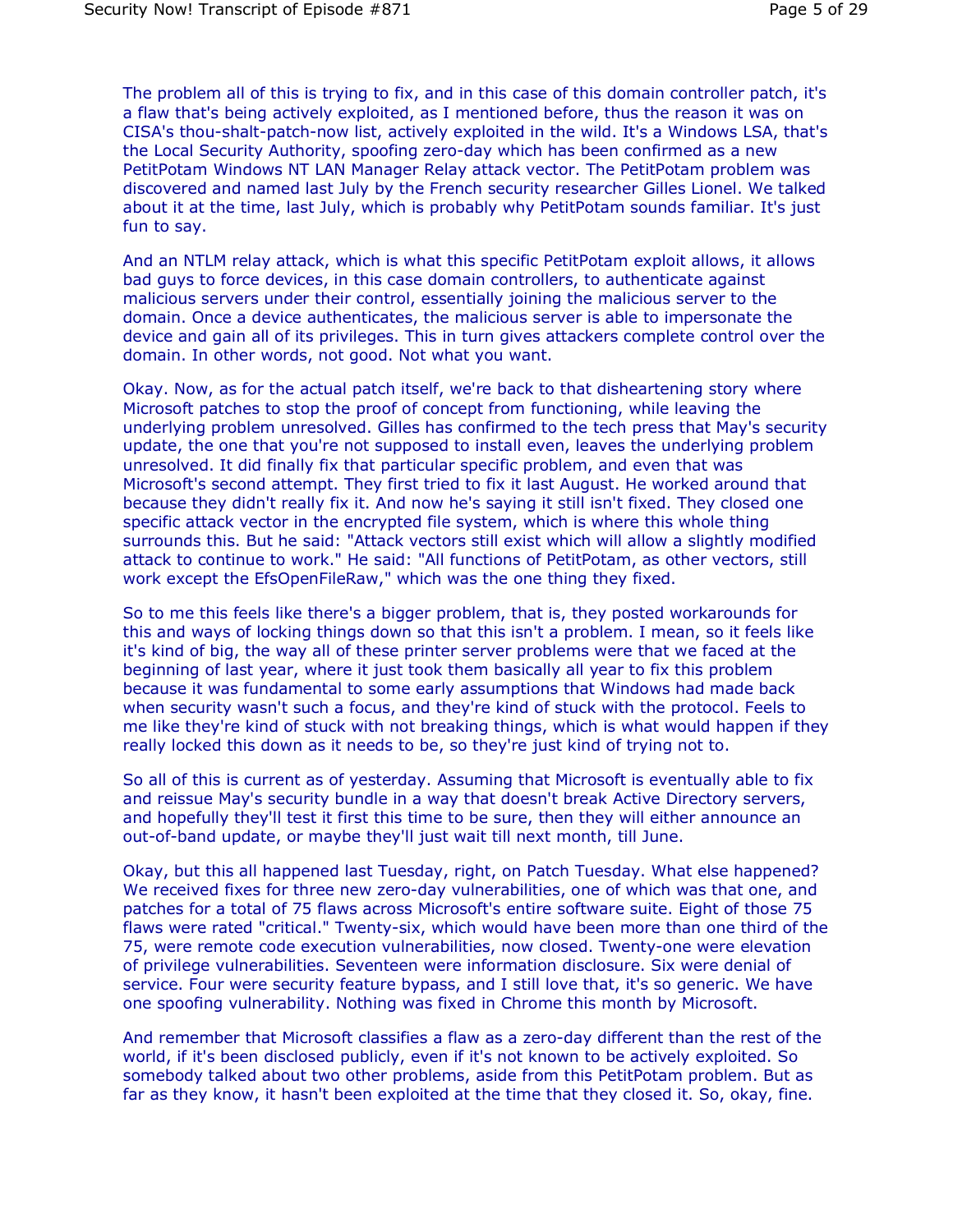So as we know, given that Exploit Wednesday now follows Patch Tuesday, the urgency to install updates in a timely manner has increased because we just see one example after the other, month after month, that the bad guys are jumping on patches, reverse engineering them, and working to exploit them as quickly as they can.

And speaking of zero-days, yesterday Apple updated watchOS to v8.6, tvOS to 15.5, and macOS Big Sur to 11.6. So that would cover the Apple Watch Series 3 or later, Apple TV 4K 1st and 2nd gen, Apple TV HD, and Macs, which are running Big Sur. In each of those cases the updates fixed an out-of-bands write which could be made to occur in the AppleAVD module. That's a kernel extension for handling, as AVD sounds, audio and video decoding.

It will come as no surprise to our longtime listeners who have all learned to expect trouble to arise in complex media decoders which are inherently complex interpreters of encoded bitstreams. In this case, remote attackers could have, and were known to be, executing their arbitrary code with kernel privileges, which is never good. Apple was as closed-mouthed as usual about this, only saying that they had added improved bounds checking. Which, yes, you would want to add to an unbounded write in one of these modules. So they never share very much. They just update and say this is important, everybody please fix this.

Okay. Google's Open Source Maintenance Crew. Recall that two weeks ago we first talked about the OpenSSF, the tongue-twister, Open Source Security Foundation. At that time I enumerated the gratifyingly large number of participating and supporting companies, pretty much a who's who, and even some you wouldn't expect. And the occasion two weeks ago was their announcement of that Package Analysis Project which, in just one month, they said, had identified more than 200 malicious packages which were present in the Python and JavaScript repositories.

And recall that I was a bit wary at this point of getting too excited about this particular effort, although I applaud the whole concept of an Open Source Security Foundation, as we'll see. But in this case it appeared that they were mostly just scanning, doing static code scanning for references to previously known malicious domains and IPs. Okay. Which would all be trivial to change once it became clear to the bad guys that this was the way to avoid being picked up by this particular detector. So that's not going to take long to fix. That malware will be back under a different name, using an unknown domain, and apparently not go detected. Anyway, we'll see.

But as for the OpenSSF effort overall, I'm very bullish about the prospect of this. It's what has been needed for now quite some time. Those of us who are old enough to have our hair thinning will remember once upon a time when open source software was sort of a counterculture phenomenon, back in the days when source code was not commonly shared for any purpose, and the idea of doing that was kind of bizarre. I mean, even shareware was still closed source. It was just please pay me if you find this useful, but it's still mine. And back then the idea of software being free represented a clear threat to the interests of commercial proprietary software vendors. In fact, in February of 2001, Microsoft's Jim Allchin publicly stated that "Open source is an intellectual property destroyer." He said: "I can't imagine something that could be worse than this for the software business and the intellectual property business." Well, yeah, I guess that's sort of obviously true.

And then early the following year, in January of 2002, one of Microsoft's chief strategists, Craig Mundie, addressing New York University's School of Business, said that releasing source code into the public domain is "unhealthy," causes security risks - yeah, you wouldn't want anybody else to look at your code and find all those bugs - and, he said, "as history has shown, while this type of model may have a place, it isn't successful in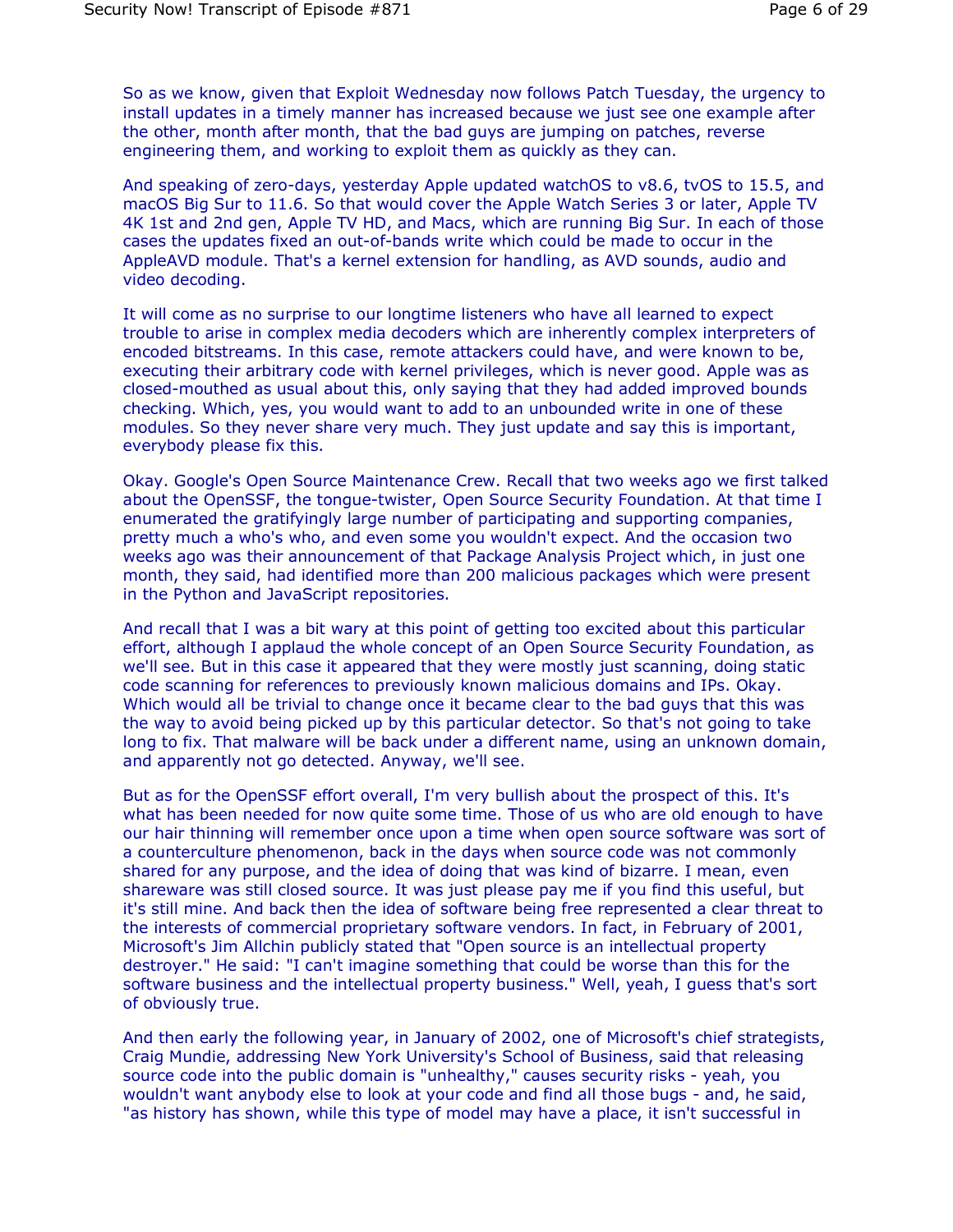building a mass market and making powerful, easy-to-use software broadly accessible to consumers."

Okay. Well, now that was then. And no one is holding Microsoft responsible for anything that was said 20-plus years ago. The world today is an entirely different place. But it does remind us just how much things have changed in 20 years. And we know that change is slow. We also know that the Open Source model has produced tremendous wealth, both intellectual and economic. I saw somewhere, and it was an old stat, so I didn't add it to the show notes. But years ago it was estimated that \$60 billion of wealth had been created and just sort of dumped into the public community by open source software. And as we know, it's become a crucial component of today's software technology landscape, which even Microsoft has now begun to embrace. Today it is entirely possible to operate a major enterprise using nothing but open source software. Which says a lot.

But its problems are also many. The trouble is, as I mentioned at the top of the show, that volunteer effort is much more interested in creating new stuff than in maintaining and securing it. It's not that maintenance and security focuses are absent; but as we've seen, so much maintenance and security focus is needed beyond just getting something to work that it's a big ask. And truly securing software, understanding the many ways in which code which works can still be made not to work, requires an entirely different mindset and a very different type of specific education and training.

So many major organizations are now benefiting from the work that has been done for them that having them join a Foundation so that they have an organized platform for giving something back, especially when it's about improving the crucial security of the software they are now all using within their own enterprises and on their network borders, it's the right thing to do. And the OpenSSF looks like it's the foundation that's going to succeed.

We're talking about this today because last Thursday Google made a major announcement about specific new support for this effort. Google wrote: "Today we joined the Open Source Security Foundation (OpenSSF), Linux Foundation, and industry leaders for a meeting to continue progressing the open source security initiatives discussed during January's White House Summit on Open Source Security. During this meeting, Google announced the creation of its new Open Source Maintenance Crew," that is, the meeting on Thursday of last week. Google announced the Open Source Maintenance Crew, they wrote, "a dedicated staff of Google engineers who will work closely with upstream maintainers on improving the security of critical open source projects. In addition to this initiative, we contributed ideas and participated in discussions on improving the security and trustworthiness of open source software." Which is why our Picture of the Week was so apropos.

"Amid all this momentum and progress," they wrote, "it is important to take stock on how far we've come as a community over the past year and a half. In this post we will provide an update on some major milestones and projects that have launched, and look towards the future and the work that still needs to be done." And I'm not going to share all of it, but just a little, it's sort of the preamble of that.

They wrote: "A little over a year ago we published Know, Prevent, Fix, which laid out a framework for how the software industry could address vulnerabilities in open source software. At the time, there was a growing interest in the topic, and the hope was to generate momentum in the cause of advancing and improving software supply-chain security." And amen to that. So they said: "The landscape has changed greatly since then," a year and a half. They highlighted three points. They said: "Prominent attacks and vulnerabilities in critical open source libraries such as Log4j and Codecov made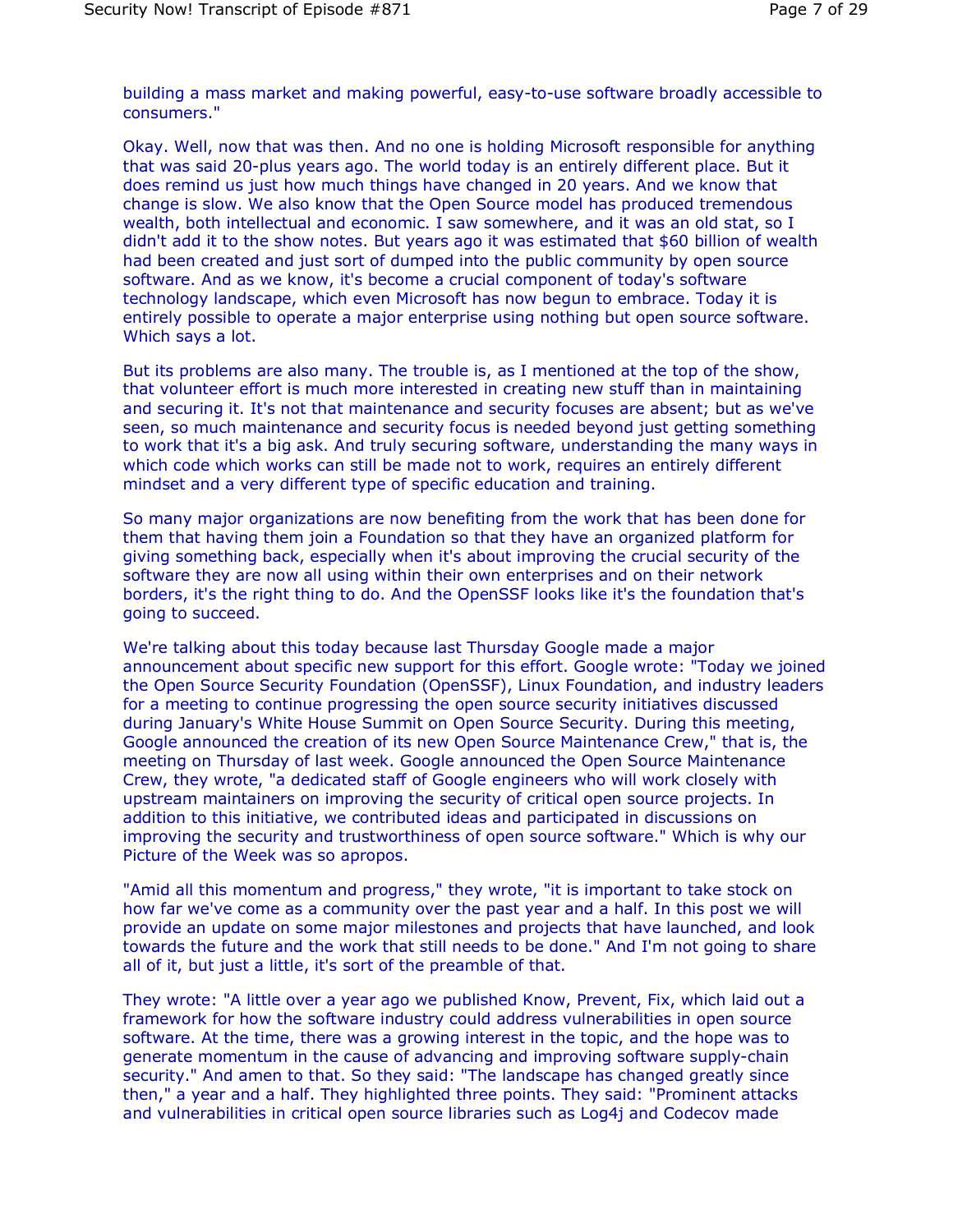headline news, bringing a new level of awareness to the issue and unifying the industry to address the problem."

Second: "The U.S. government formalized the push for higher security standards in May of last year, 2021, with the Executive Order on Cybersecurity. The release of the Secure Software Development Framework, a set of guidelines for national security standards on software development, sparked an industry-wide discussion about how to implement them."

And finally: "Last August, technology leaders including Google, Apple, IBM, Microsoft, and Amazon invested in improving cybersecurity; and Google alone pledged \$10 billion over the next five years to strengthen cybersecurity, including \$100 million to support thirdparty foundations like OpenSSF that manage open source security priorities and help fix vulnerabilities."

So I'm finishing their quote, saying: "In light of these changes, the Know, Prevent, Fix framework proved prescient. Beyond just the increased discussion about open source security, we're witnessing real progress in the industry to act on those discussions. In particular, the OpenSSF has become a community town hall for driving security engineering efforts, discussions, and industry-wide collaboration." And again, I will say what I said two weeks ago. I will encourage any of our listeners who are so inclined to go over to OpenSSF.org and poke around. Consider perhaps getting yourself involved.

Google's post goes into greater details about their plans for participation. But I wanted to just follow-up on our introduction of the OpenSSF two weeks ago to note that this is looking like the organization that's going to succeed. Previous efforts were well-meaning but premature; and as history shows, visionaries are often too far ahead of the pack. As the saying goes, they're the ones who get the arrows in their backs just because they're out in front, and they get the problem, but there's just not enough yet mass behind them.

To me it feels like the open source movement is finally being recognized and is earning the respect it deserves. And it may have taken something like the scare of the Log4j vulnerability at the beginning of this year to give major organizations a bit of a wakeup call, to realize just how dependent they had slowly grown on open source solutions through the years. But either way, it appears that it's finally happening now. And, you know, bravo. We really need someone to take a look at the things that have sort of just been created with no oversight and no real focus on security in mind and get them strengthened.

As I have promised, I won't spend lots of our listeners' valuable time discussing boring details of endless ransomware attacks. But when a ransomware gang gets so big for their britches that they suggest that perhaps a government which is refusing to pay their ransom should be overthrown by its citizenry...

**Leo:** This was so ridiculous.

**Steve:** I know. I think that rises to a new level of interest.

**Leo:** Yes.

**Steve:** I referred to this drama for the first time, mostly in passing, last week. Russia's Conti ransomware gang is behind the attacks on several Costa Rican government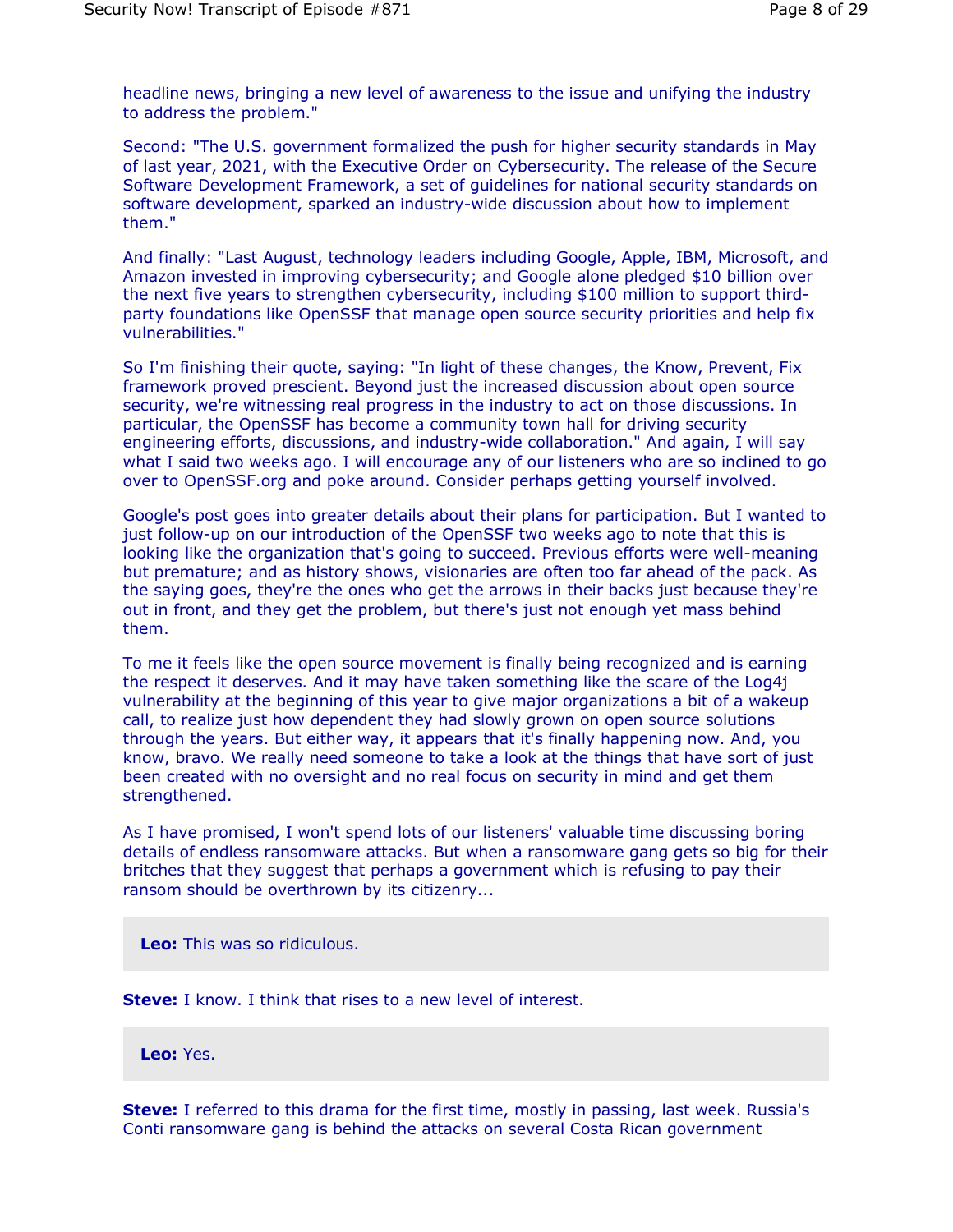ministries. Over the weekend they doubled their ransom demand from \$10 million to \$20 million. The Costa Rican operations which have been affected are the Finance Ministry; the Ministry of Science, Innovation, Technology, and Telecommunications; the Labor and Social Security Ministry; the Social Development and Family Allowances Fund; the National Meteorological Institute; the Costa Rican Social Security Fund; and the Interuniversity Headquarters.

In two messages posted to Conti's leak site on Saturday, the gang, which has already leaked 97% of the 670GB stolen during their attacks, claimed the U.S. government was "sacrificing" Costa Rica, and that the country's government should pay for the decryption keys to unlock their systems. As I mentioned last week, Costa Rica's new government had just taken office and immediately declared a state of emergency after refusing to pay the initial \$10 million ransom demand issued by Conti. Costa Rica has received assistance from officials in the U.S., Israel, and other countries. And the context for me mentioning all this last week was the U.S. State Department's announcement of a \$10 million bounty for information about anyone connected to Conti, with an additional \$5 million payable for information leading to an arrest and conviction. So Conti posted: "Why not just buy a key?"

**Leo:** Yeah, why not? Yeah.

**Steve:** Yeah. It's only \$10 million. Yeah, come on.

**Leo:** Only \$10 million, yeah, no big. Come on.

**Steve:** And the person wrote in the first person, saying: "I do not know if there have been cases of entering an emergency situation in the country due to a cyberattack." I think they're like, again, getting a little ahead of themselves.

**Leo:** Is this a ransomware for hire kind of ransomware, Conti? Like it's a service? So this could be just some guy who's being a jerk?

**Steve:** Good question. I don't think...

**Leo:** Or is this the Conti group themselves?

**Steve:** I think this is the Conti group themselves. And actually they sort of mention...

**Leo:** Probably Putin's henchmen, honestly.

**Steve:** They mention this. So they said: "In a week we will delete the decryption keys for Costa Rica." And then followed up with a posting: "I appeal to every resident of Costa Rica."

**Leo:** So evil.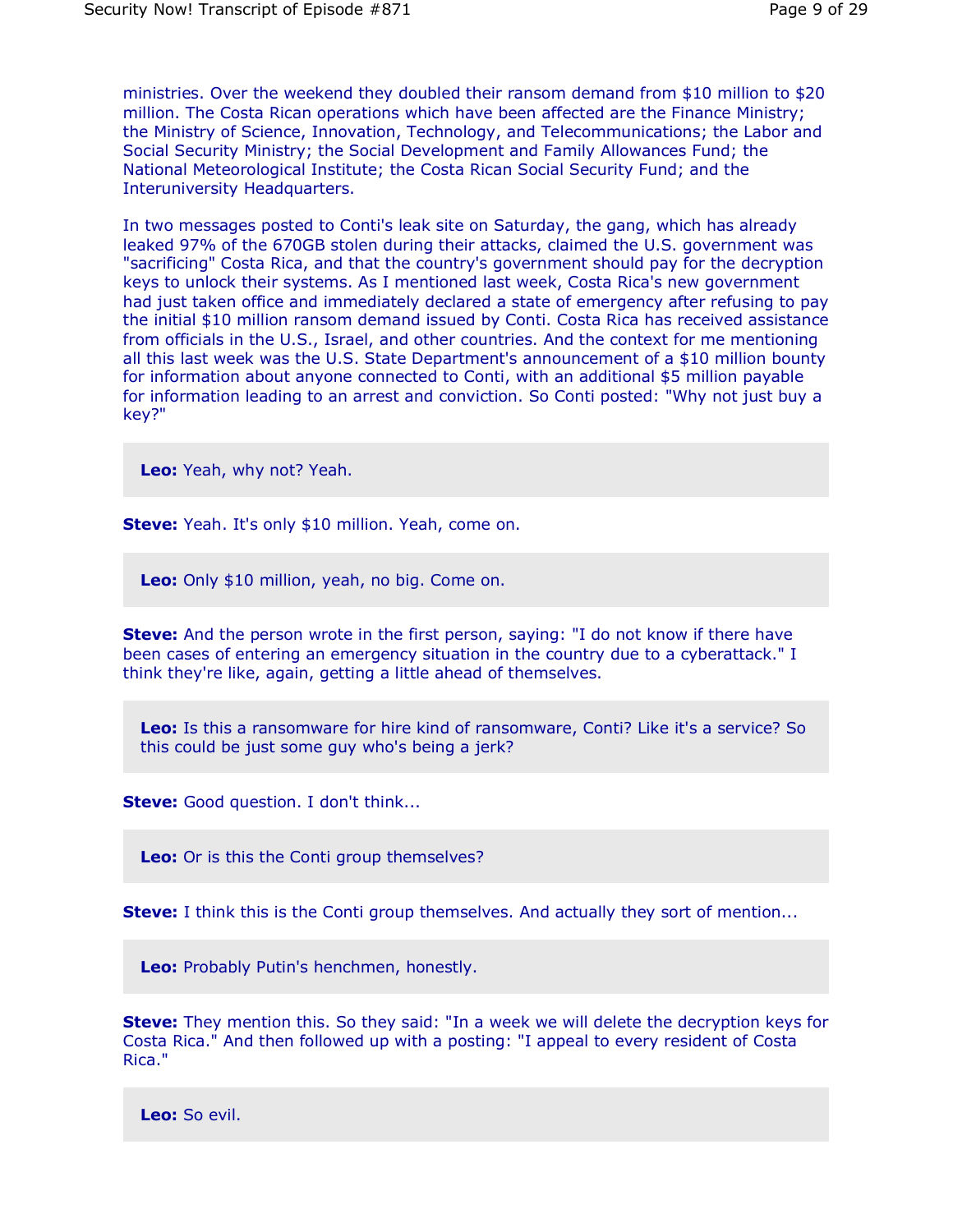**Steve:** I know. "Go to your government" - wherever that is - "and organize rallies so that they would pay us as soon as possible." But apparently you only have a week because the decryption keys are going to get deleted. Then it's too late. They said: "If your current government cannot stabilize the situation, maybe it's worth changing it."

**Leo:** What jerky jerks.

**Steve:** Like I said, too big for their britches.

**Leo:** Oh, my god.

**Steve:** In another message, the group called President Joe Biden a "terrorist," probably as a result of the State Department's new bounty declaration, and said it was raising the ransom to \$20 million. The group also implied that it would begin calling government officials to demand the ransom. Yeah, like they've got a spare \$20 million in their pockets.

And then, finally, the last message I'm quoting, they said: "Just pay before it's too late. Your country was destroyed by two people. We are determined to overthrow the government by means of a cyberattack. We have already shown you all the strength and power. You have introduced an emergency." Wow.

**Leo:** So depressing. They're such jerks.

**Steve:** Yeah. It's true that Costa Rica is limping along at the moment. The attack crippled the country's customs and taxes platforms alongside several other government agencies, even bringing down one Costa Rican town's energy supplier. The country's treasury department has been unable to operate any of its digital services since the attack, making it nearly impossible for paperwork, signatures, and stamps, all required by law, to be processed.

More than three weeks after the attack began, the country is still facing significant struggles, particularly because of the damage done to the Finance Ministry. Last week the country told its residents that taxes need to be calculated by hand and paid in person at local banks, as opposed to the digital system the country had previously used. So back to the Stone Age. Or pre-Internet, at least. Wow. And yes, Leo, as you said, they're not going to get any money from this. Costa Rica will get outside assistance and limp themselves back into existence. And nothing will come of it.

Okay. Policing the Google Play Store. There's a probably intractable problem with the model we currently have - and I can't think of a better one, so I'm not criticizing the model, I'm just elucidating - for freely downloadable mobile device apps created by individuals lacking a reputation. After all, everyone starts off with no reputation. Android handsets are available for a fraction of the price of Apple's devices, and Android users typically cite the expansive freedom provided by the Android platform as their primary reason for preferring that much more open mobile environment. But those listening to this podcast realize that with that freedom comes significantly increased danger.

I think it's clear that Google is doing the best they can to minimize this danger. But a continuous daily incoming torrential flood of apps is arriving at the Google Play Store, and there is just no way for Google to deeply research the behavior in each and every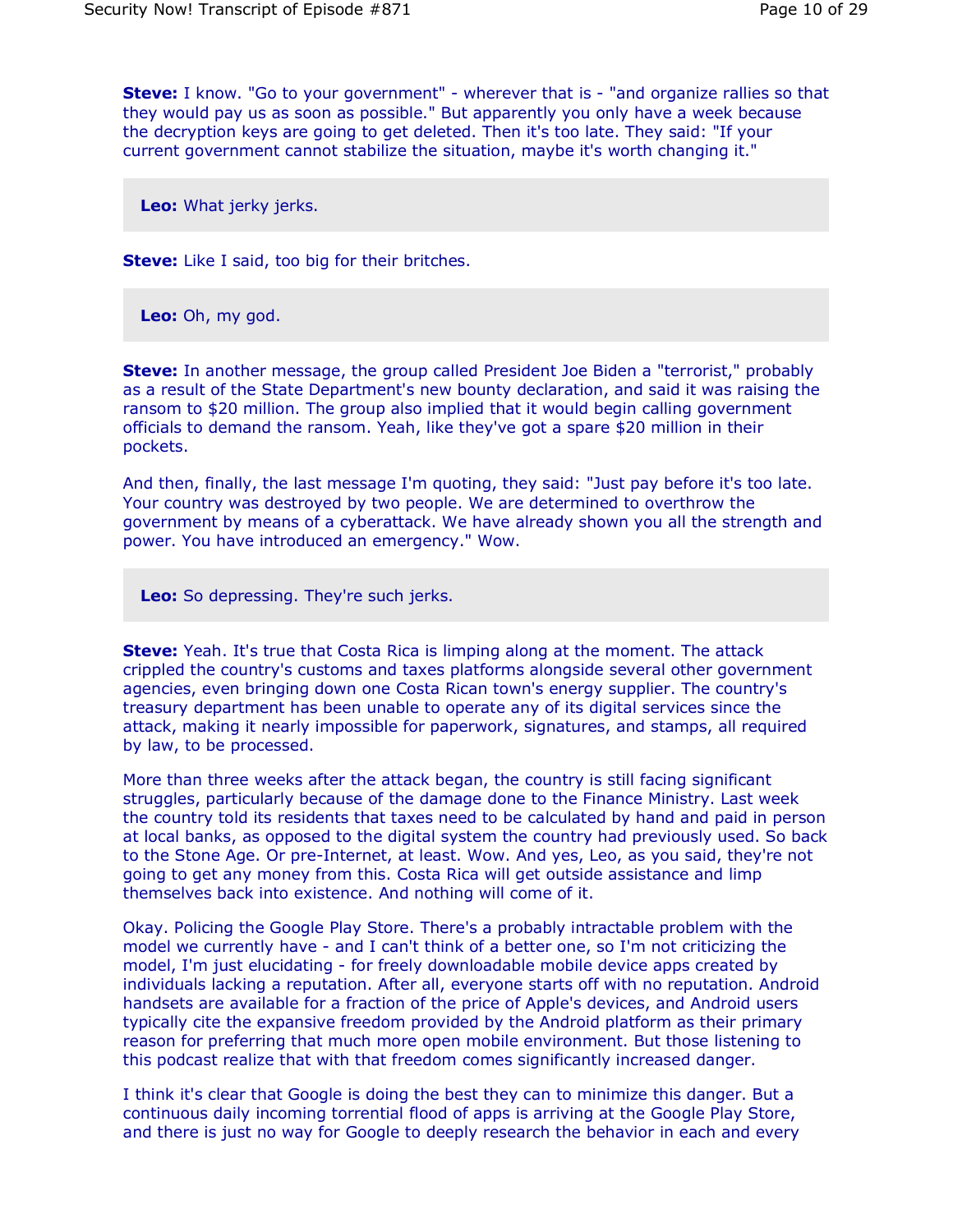one of these apps. And to provide the useful and powerful freedom that Android users demand, apps must be given powerful enough access to the underlying hosting platform that a malicious app could be quite abusive. So Google is always stuck playing catch-up. And in addition to their efforts, thank goodness, they're able to rely upon the motivations and scrutiny that is also being offered by third-party security companies.

Yesterday, Trend Micro posted their piece titled "Fake Mobile Apps Steal Facebook Credentials & Cryptocurrency-Related Keys." In their article, Trend Micro explained that malware that's expressly designed and intended to steal the Facebook logon credentials of Android phone users continues to pop up on the Play Store. Such malware has become so commonplace, in fact, that it's now being called "Facestealer" malware. But it doesn't say that on the cover, of course. It's hidden in apps that otherwise look harmless, compelling, and are of course completely free.

Trend Micro recently identified more than 200 Facestealer variants in the Google Play Store, notified Google, and Google took them down. But how long will it be before they're replaced by another 200? Some of the apps that were just taken down had been installed more than 100,000 times. The apps take the form of tools for editing, manipulating, or sharing photos, but they can take many other forms. An example was "Daily Fitness OL" which appears to be a fitness app complete with exercises and video demonstrations. I looked at the screenshots of this thing. It's gone now. But it looked, like, completely convincing. But it was entirely designed to steal the Facebook credentials of anyone who used it.

The so-called Facestealer apps were first identified in July of last year and have been linked to Russian servers by researchers with the mobile security company Pradeo. Attackers typically use the compromised Facebook accounts they acquire for various malicious purposes such as phishing scams, fake posts, and ad bots. In the case of Daily Fitness OL, users are prompted to log into Facebook through an embedded browser. Okay, what could possibly go wrong with that; right? Then, not surprisingly, a piece of JavaScript is injected into the loaded webpage which, of course, steals the logon credentials entered by the user. Easy peasy.

Trend Micro identified many other Facestealer apps with names like Enjoy Photo Editor, Panorama Camera, Photo Gaming Puzzle, Swarm Photo, and Business Meta Manager. And in addition to these 200-plus Facestealer apps, Trend Micro noted they had also found 40 fake cryptocurrency mining apps that are designed to steal their users' cryptocurrency, not only what it mines, but what was there before. Last month Google reported that last year they had removed more than one million malicious apps from the Play Store. Think about that. One million malicious apps in 2021 alone. An intractable problem indeed.

And the trouble is, there is next to zero general awareness of this problem among the Android-using population. There are presently more than three billion - with a B - active Android devices being used worldwide. There's no question that the majority of Google Play Store apps are legitimate and well meaning. But when a malicious app is only removed after having been downloaded and installed more than 100,000 times, it's also clear that downloading Android apps carries a non-zero risk, and it's not clear that there's anything that can be done. Again, it's a nice open model, but it is under constant relentless attack.

Speaking of relentless attack, the situation has indeed grown more dire for F5 Systems' BIG-IP boxes. The day after we talked about this last week, CISA added that recently disclosed F5 BIG-IP flaw to its Known Exploited Vulnerabilities Catalog following reports of its active abuse in the wild.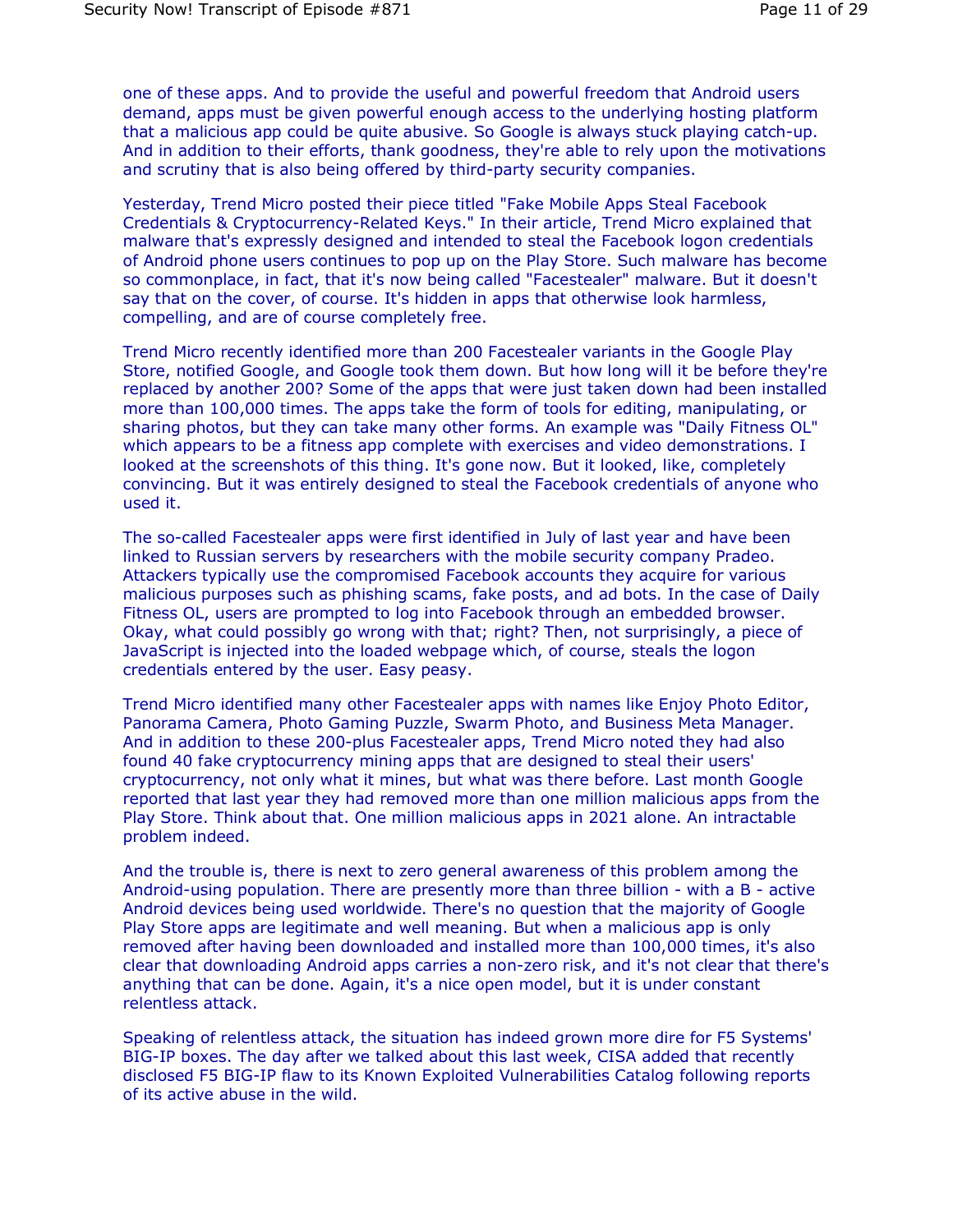The problem is CVE-2022-1388, bearing a well-deserved CVSS of 9.8, due to a critical bug in BIG-IP's iControl REST endpoint, which provides an unauthenticated attacker with a method to execute arbitrary system commands. And I actually saw one that was posted in some of the write-ups. They posted that one of the commands that was being issued was "rm -rf" - that "-r" as in recurse -  $\$ , which of course will remove all the files on the system, in the file system, starting from the device's root. Wow. Anyway, the firm Horizon3.ai wrote: "An attacker can use this vulnerability to do just about anything they want to the vulnerable server. This includes making configuration changes, stealing sensitive information, and moving laterally within the target network."

Although patches and mitigations for the flaw were introduced by F5 on May 4th, the Wednesday before last, we know how that tends to go. And in fact the F5 boxes have been subjected to in-the-wild exploitation ever since F5's announcement was followed by reverse engineering the fix and then going to town. Some attackers attempted to install web shells that would grant backdoor access to the targeted systems, and others simply destroyed the device's usability by executing that recursive "rm," the remove files command, across the entire file system from the root outward.

Rapid7 wrote: "Due to the ease of exploiting this vulnerability, the public exploit code, and the fact that it provides root access, exploitation attempts are likely to increase." But their security researcher Ron Bowes added that: "Widespread exploitation is somewhat mitigated by the relatively small number of Internet-facing F5 BIG-IP devices." And, yeah, those that are still surviving on the Internet because, once wiped, they're no longer a BIG-IP device. They're just a machine with no mission. The SANS Internet Storm Center (ISC) wrote on Twitter that: "Given that the web server runs as root, this should take care of any vulnerable server out there and destroy any vulnerable BIG-IP appliance." And indeed that's what's happening.

Pursuant to CISA's addition of this vulnerability to their catalog, all Federal Civilian Executive Branch agencies have been mandated to patch all systems against this issue by May 31st. But that's two weeks from today. And of course by that time there will be nothing left standing to patch. I did see GossiTheDog also tweet that he had used - I'm blanking on this service, the scanning service. Oh, Shodan. He had used Shodan to find the machines. They were discoverable using Shodan.

**Leo:** Oh, boy.

**Steve:** So, you know, it's just a matter of...

**Leo:** They're out there.

**Steve:** Yeah, no time before they'll all be gone. Okay. I have a piece of errata. Not often, but important we do this. Since it's an interesting and important topic that's perfect for this podcast, I want to take a moment to talk about classical computing, quantum computing, and symmetric versus asymmetric cryptography.

Back in 1994, an American mathematician by the name of Peter Shor conceived of an algorithm for quantum computers which would be able to determine the prime factors of integers. That algorithm worked, and it bears the name "Shor's Algorithm." Wikipedia explains that: "The efficiency of Shor's algorithm is due to the efficiency of the quantum Fourier transform and modular exponentiation by repeated squarings." They write: "If a quantum computer with a sufficient number of qubits [quantum bits] could operate without succumbing to quantum noise and other quantum-decoherence phenomena, then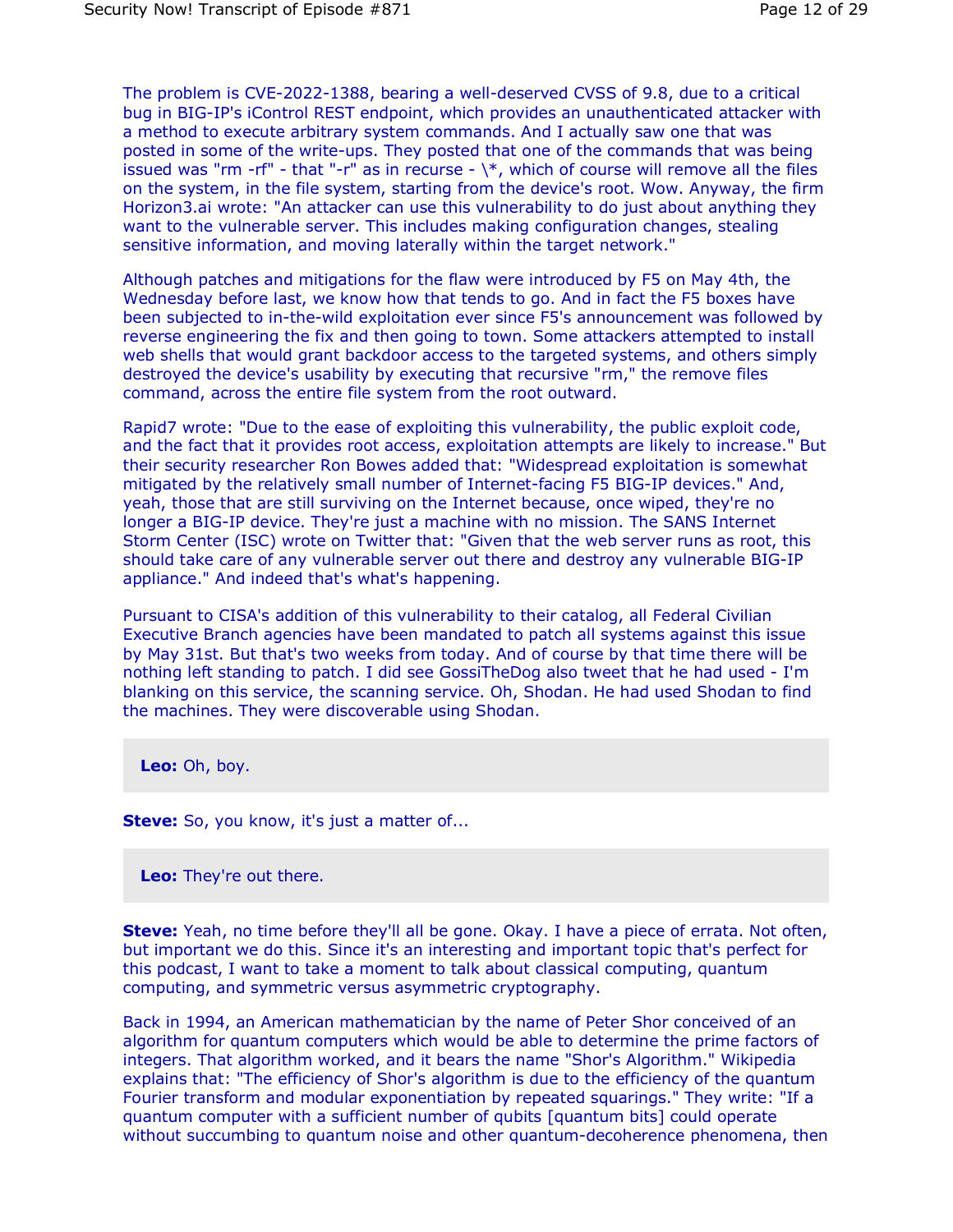Shor's algorithm could be used to break public key cryptography schemes, such as The RSA scheme, the Finite Field Diffie-Hellman key exchange, and the Elliptic Curve Diffie-Hellman key exchange."

In other words, I was incorrect to state last week that the use of elliptic curve crypto was "post-quantum" safe. It's generically any asymmetric public-key crypto that we're currently using that is not safe. And I know better, so I wanted to correct the record. It's symmetric crypto, interestingly enough, that remains safe in a post-quantum crypto world.

**Leo:** What uses symmetric?

**Steve:** Well, everything does. We start with asymmetric in order to share the key. Then that key, because asymmetric encryption is so slow, we don't actually do the bulk encryption and decryption asymmetrically. We only use the asymmetric encryption for the key. So that decrypts the key. Then we use symmetric encryption, like Rijndael AES, to perform the actual bulk decryption or encryption.

**Leo:** Because with symmetric the real issue is the transfer of that key.

**Steve:** Correct. Correct.

**Leo:** So you use public key to kind of get the symmetric key across.

**Steve:** Precisely.

**Leo:** And then you can continue with the symmetric key.

**Steve:** Precisely. So Wikipedia explains: "RSA is based on the assumption that factoring large integers is computationally intractable. As far as is known, this assumption is valid for classical non-quantum computers. No classical algorithm is known that can factor integers in polynomial time. However, Shor's algorithm shows that factoring integers is efficient on an ideal quantum computer, so it may be feasible to defeat RSA by constructing a large quantum computer. It was also a powerful motivator," writes Wikipedia, "for the design and construction of quantum computers" - yeah, let's crack crypto, that would be good - "and for the study of new quantum computer algorithms. It has also facilitated research on new cryptosystems that are secure from quantum computers, collectively called 'post-quantum cryptography.'"

Okay, now, Leo. The good news is - you're going to get a kick out of this - from a practical standpoint it still looks like we're well away from the quantum crypto apocalypse, since Wikipedia also reports on the recent progress being made in quantum prime factorization. They write: "In 2001, Shor's algorithm was demonstrated by a group at IBM."

**Leo:** Wait'll you hear this. Go ahead. Go ahead. What did they factor, Steve?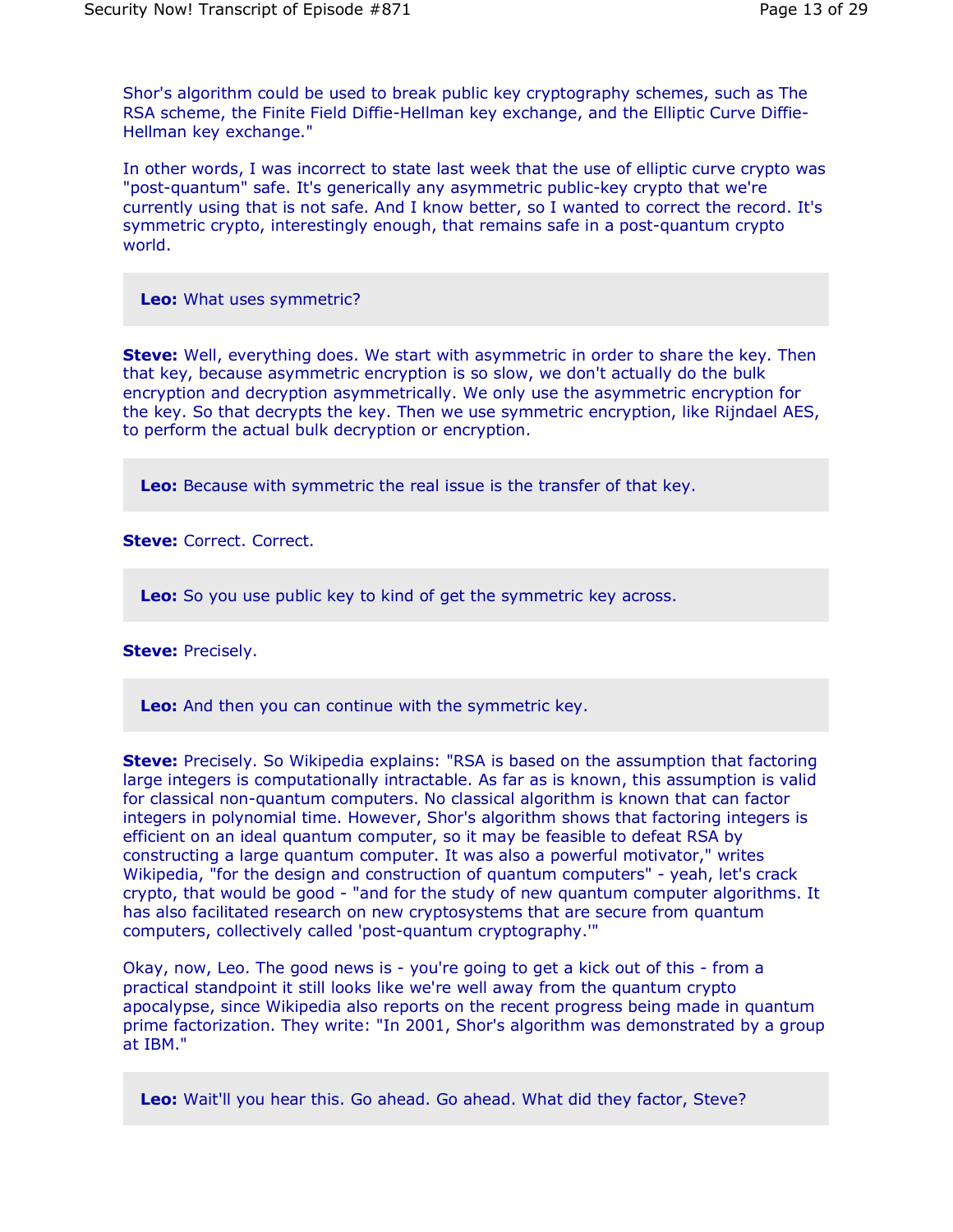**Steve:** "Who factored 15..."

**Leo:** Fifteen, the number 15.

**Steve:** "...into 3 times 5."

**Leo:** Wow.

**Steve:** "That used nuclear magnetic resonance implementation of a quantum computer with 7 qubits." Now, progress; right? "After IBM's implementation, two independent groups implemented Shor's algorithm using photonic qubits..."

**Leo:** Ooh.

**Steve:** Yeah, that's some fancy photonics out there.

**Leo:** They could get a big number there, huh?

**Steve:** Well, "...emphasizing that multi-qubit entanglement was observed when running the Shor's algorithm circuits."

**Leo:** Is that good or bad?

**Steve:** Who knows?

**Leo:** Seems like entanglement would be bad, but okay.

**Steve:** I mean, this is all deep voodoo.

**Leo:** I know.

**Steve:** Okay. Now, so 11 years later, in 2012, the factorization of 15 was performed with solid-state qubits. So, okay.

**Leo:** Oh ho.

**Steve:** Yeah. Also in 2012 - wait for it - the factorization of 21 was achieved.

**Leo:** Oh, my god.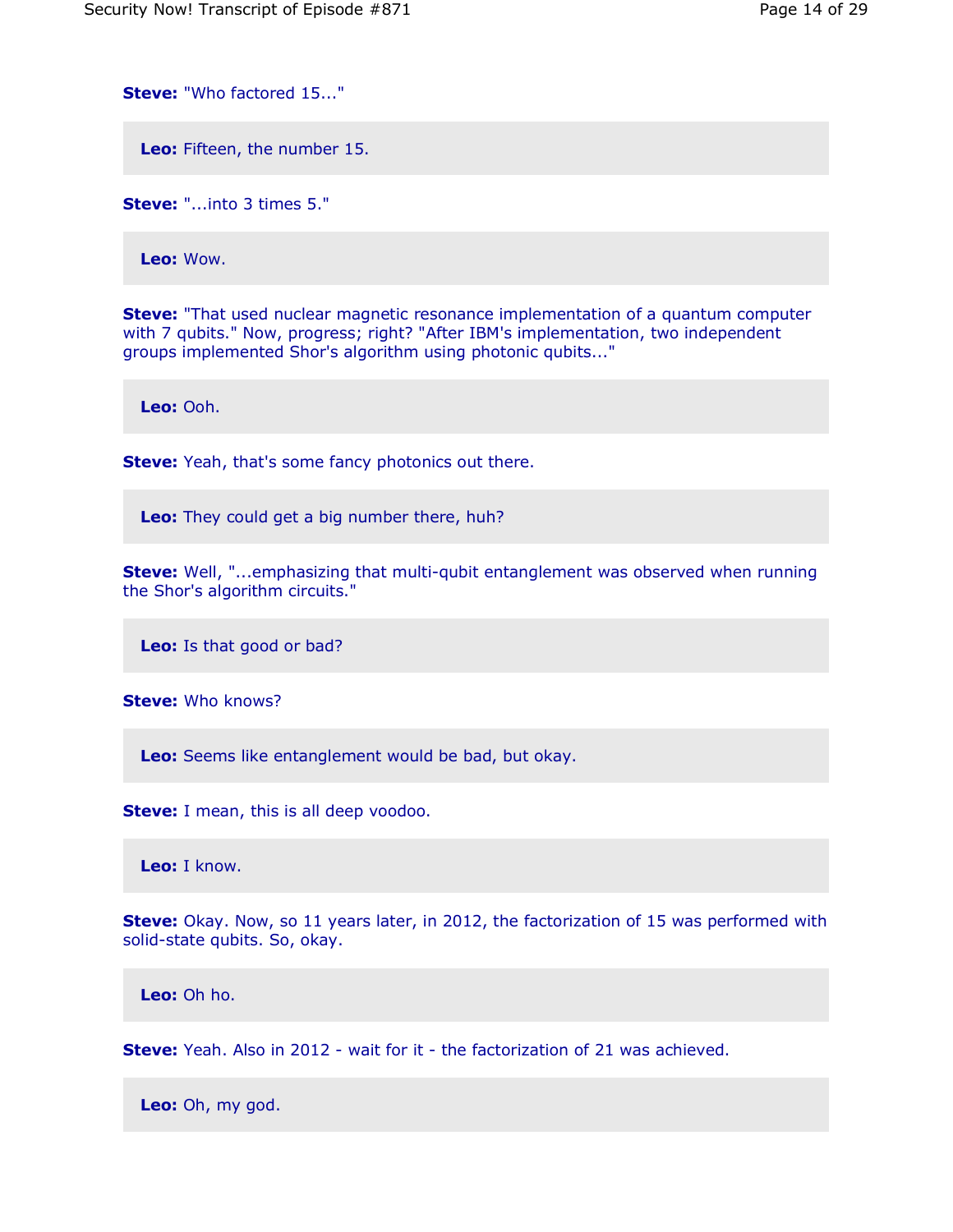**Steve:** Setting the record, Leo.

**Leo:** Wait a minute, was it 7 and 3?

**Steve:** Uh, that's good. Those are both prime.

**Leo:** I did that in my head. I'm faster.

**Steve:** That's, you know, you are faster than a quantum qubit. That set the record for the largest integer factored with Shor's algorithm.

**Leo:** What is the largest integer ever factored?

**Steve:** Well, now, here's the problem.

**Leo:** Yeah.

**Steve:** Three years ago - now we're up to three years ago, just in 2019 - an attempt was made to factor the number 35.

**Leo:** Thirty-five, wow.

**Steve:** Yeah.

**Leo:** "Attempt" sounds like they couldn't do it.

**Steve:** Yeah, unfortunately it was using Shor's algorithm on an IBM Q System One. I hated Q, I told you.

**Leo:** Yeah, yeah.

**Steve:** But the algorithm failed. We were unable to factor, could not factor 35.

**Leo:** Wait a minute. Wait a minute. Shor's algorithm doesn't work?

**Steve:** And Leo, it's not fair if you give IBM Q System One a hint on the prime factorization of 35.

**Leo:** They're two prime numbers.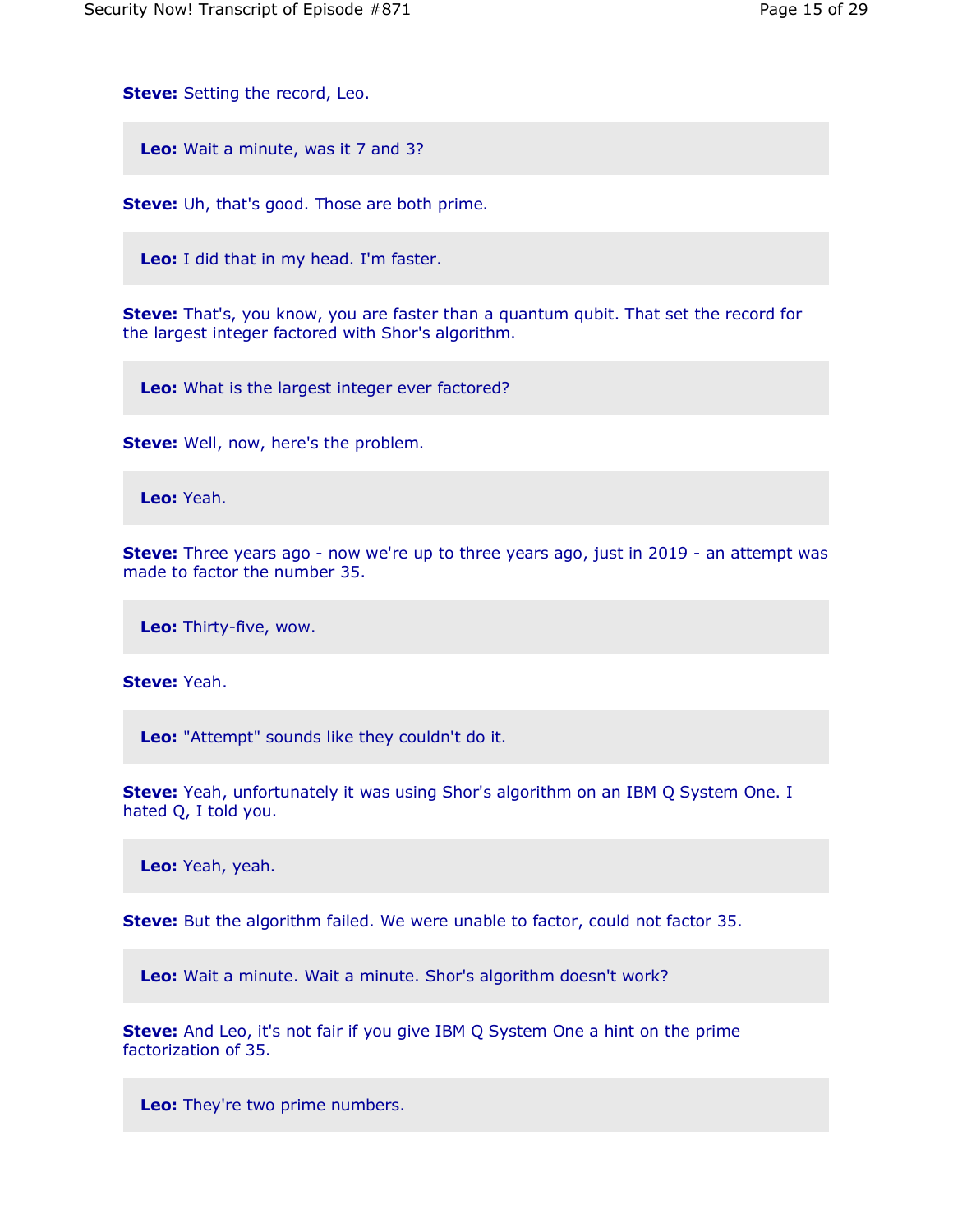**Steve:** That would be cheating. Don't give it a hint. The algorithm failed because of accumulating errors before we got to the answer.

**Leo:** So it's not the algorithm's fault. It's those damn quantum bits.

**Steve:** You know, they're a little fuzzy on the edges. And so they're not, you know, you want a zero, or you want a one. You don't want, like, something in between there.

**Leo:** No, yeah.

**Steve:** So these algorithms are similar to classical brute force checking for factors. So unlike Shor's algorithm, they are not expected to ever perform better than classical factoring algorithms. Okay. So.

**Leo:** The whole point of Shor's is down the road, using many, many qubits - we're going to find out how many in a moment, and you will love the number - this is going to be better than just brute force.

**Steve:** Well, better than prime factorization the old-school way, right.

**Leo:** Right.

**Steve:** So quantum computers...

**Leo:** Using Newton's method or whatever it is.

**Steve:** ...have successfully factored the four-bit value of 15. Now they've done it several times. And Leo, you did it right here in front of us, which was astonishing.

**Leo:** Whew. I thought that was impressive, wasn't it, yeah.

**Steve:** Wow. And broke the record by factoring the five-bit value of 21 using Shor's algorithm.

**Leo:** Oh, nice.

**Steve:** However, they thought, hey, we're on a roll here. We did four bits. Then we got five bits. In an effort three years ago in 2019, couldn't quite make it to six bits to factor 35.

**Leo:** Darn it.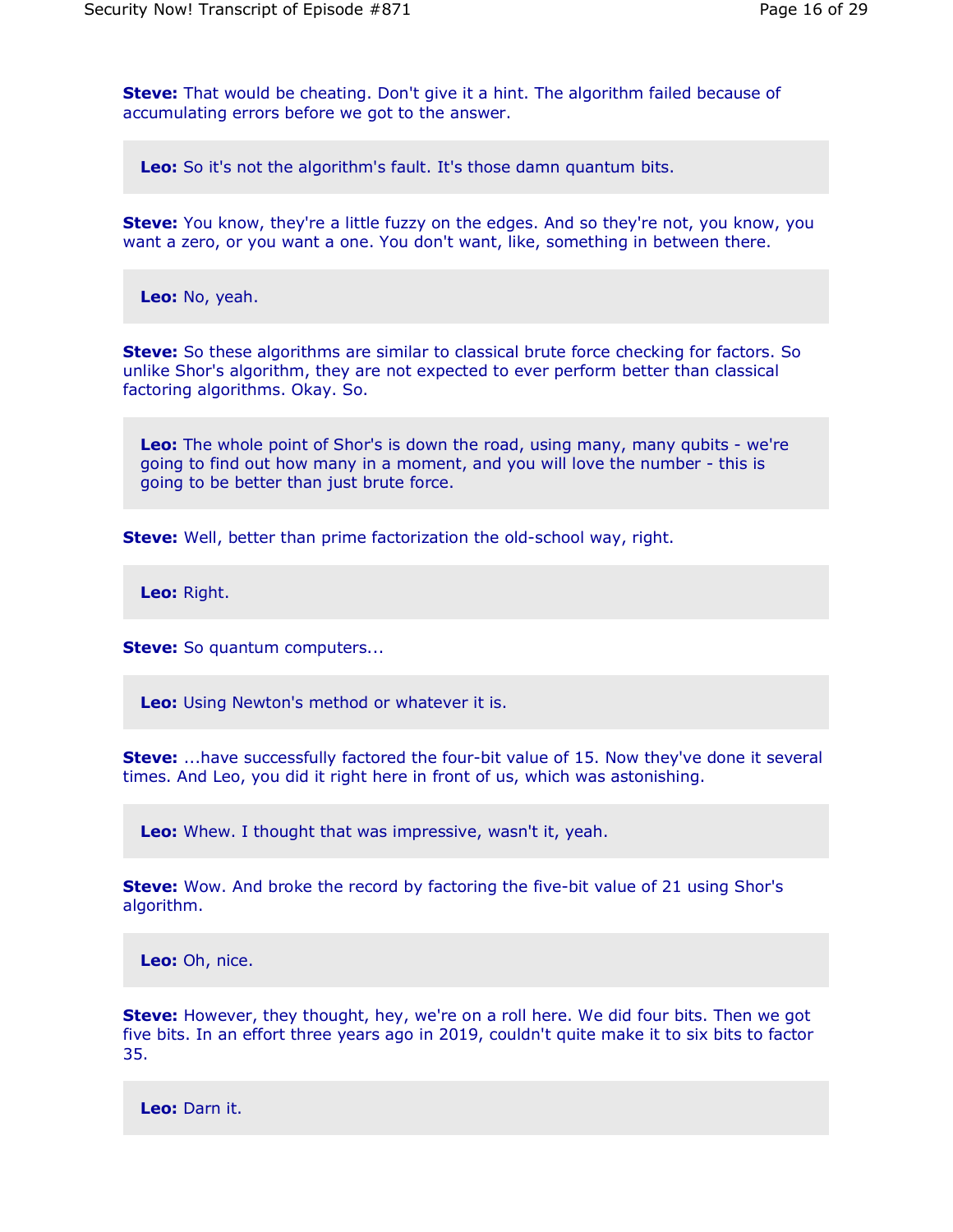**Steve:** Which is binary 100011.

**Leo:** Is that supposed to help me? Because I think it's 7 and 5. But I might - I could be wrong.

**Steve:** Oh, Leo, you spoiled it. We had to wait. We had to wait for the answer.

**Leo:** Okay.

**Steve:** To come, you know.

**Leo:** Okay, fine.

**Steve:** Now, one of our listeners is a crypto-aware physicist who wrote after last week's podcast.

**Leo:** Oh, good, good.

**Steve:** And he raised a couple of very good points which I want to share. We'll get to him in a minute. But I want to finish up on the asymmetric versus symmetric crypto question. Elsewhere, Wikipedia notes that: "In contrast to the threat quantum computing poses to current public key algorithms" - and again, we should not be worried, we don't need to change our passwords, everybody's okay - "most current symmetric cryptographic algorithms and hash functions are considered to be relatively secure against attacks by quantum computers. While Grover's algorithm" - I think he was that green creature, wasn't he, on 'Sesame Street'? "While Grover's algorithm does speed up attacks against symmetric ciphers, doubling the key size can effectively block these attacks. Thus," Wikipedia concludes, "post-quantum symmetric cryptography does not need to differ significantly from current symmetric cryptography."

And as we know, we already periodically double the lengths of our symmetric crypto keys and hashes as the speed of traditional computation begins to narrow their practical security margins. So anyway, we can all collectively, Leo, breathe a sigh of relief. I absolutely want to correct the record. It's not that ECC is better.

**Leo:** It's just as vulnerable.

### **Steve:** Yes.

**Leo:** Basically any asymmetric scheme is just as vulnerable. Is that what you're saying?

**Steve:** Well, there is, for example, lattice-based crypto. There are asymmetric postcrypto. So it's not...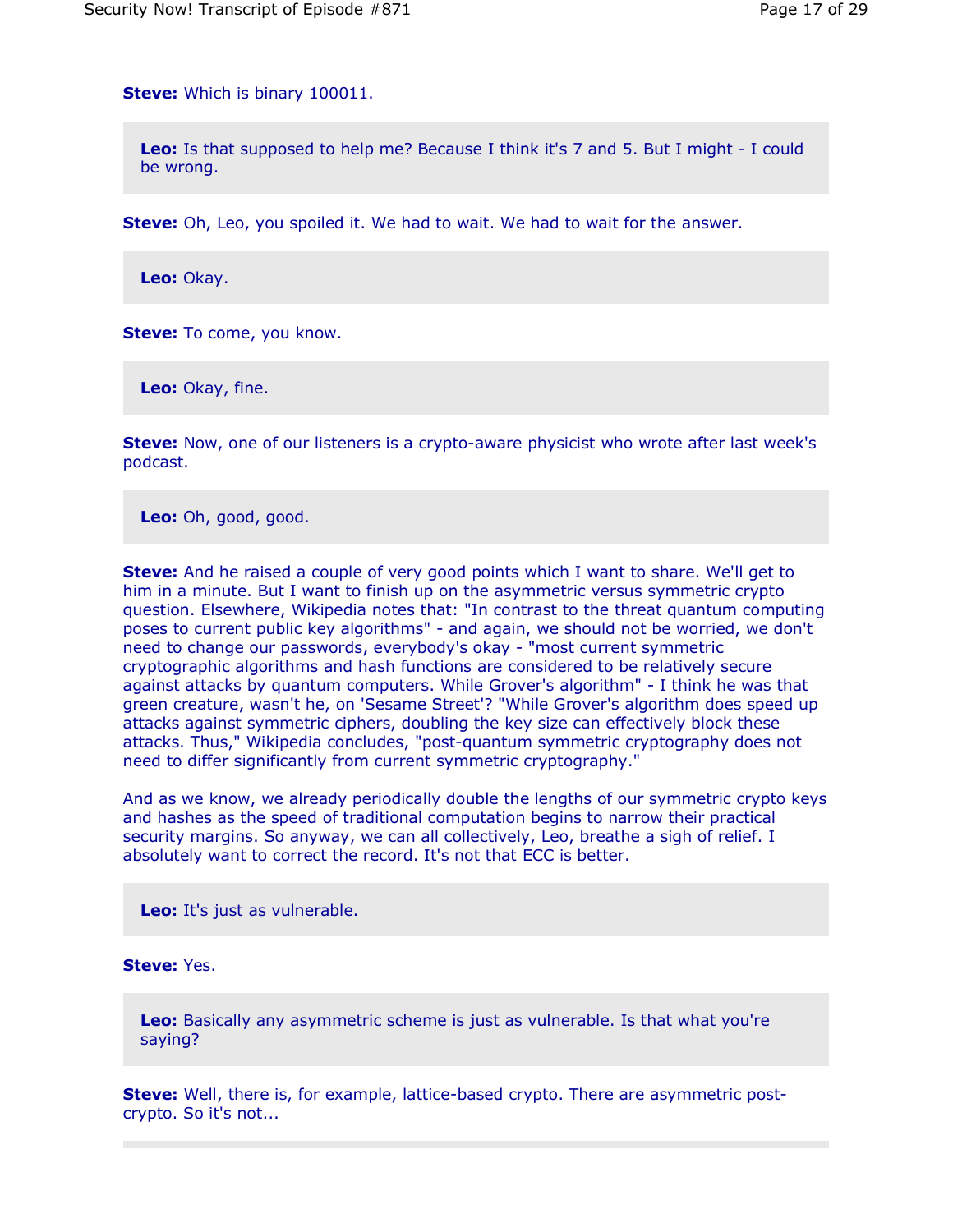**Leo:** Yeah, because we kind of need asymmetric.

**Steve:** Yes. Yes. We need it, and we're going to have it. And already the mathematicians are loving the fact that we're now at, well, not quite to six bits. But that lets them dangle the threat in front of the budget committee in order to get more funding because maybe we'll get to six, and maybe to seven bits.

**Leo:** The problem right now is just expanding the number of bits in the key, right, to 512, 1024, 2048.

**Steve:** And Leo, at some point, we will get to a bit number that you will not be able to factor in your head. And that will be a day to celebrate.

**Leo:** I think we've gotten past that point, but okay. What did your physicist friend say? Because I'm very curious. He's a crypto expert as well as a physicist, so he would have a good handle on all of this.

**Steve:** His name is Alim, and he's @dutchphysicist on Twitter.

**Leo:** Oh, okay.

**Steve:** He said: "Hi, Steve. Hope that all is well with you. As my weekly routine, I listened to your last podcast episode where you discussed Biden's memorandum on Quantum Computer threats on classical cryptography. Being a physicist by education (Ph.D.) and having practiced PKI-related IT work" - public key infrastructure - "for the past five to six years, I wanted to make a few remarks on your comments." And I'll just preface this by saying they're good ones.

"It is not only," he wrote, "RSA (based on difficulty of factorization problem), but also ECC (based on the discrete logarithm problem) which is vulnerable to Shor's algorithm, but a powerful enough quantum computer." He said: "Recently, Bruce Schneier also referred to an academic article where the authors discussed how much qubit capacity is required to achieve a reasonable attack on the Bitcoin blockchain."

**Leo:** Oh. There you go. That's an interesting problem.

**Steve:** Ah, Leo. You know, is that seven bits? Is that eight? You need 10? How many you need?

**Leo:** Is that also - is blockchain based on prime factorization? It's the same idea? I don't know.

**Steve:** That's a good point. He says: "Indeed, the required number of physical qubits is tremendous, on the order of 10^6." So I think the blockchain also is safe because we don't yet have six, let alone 10^6.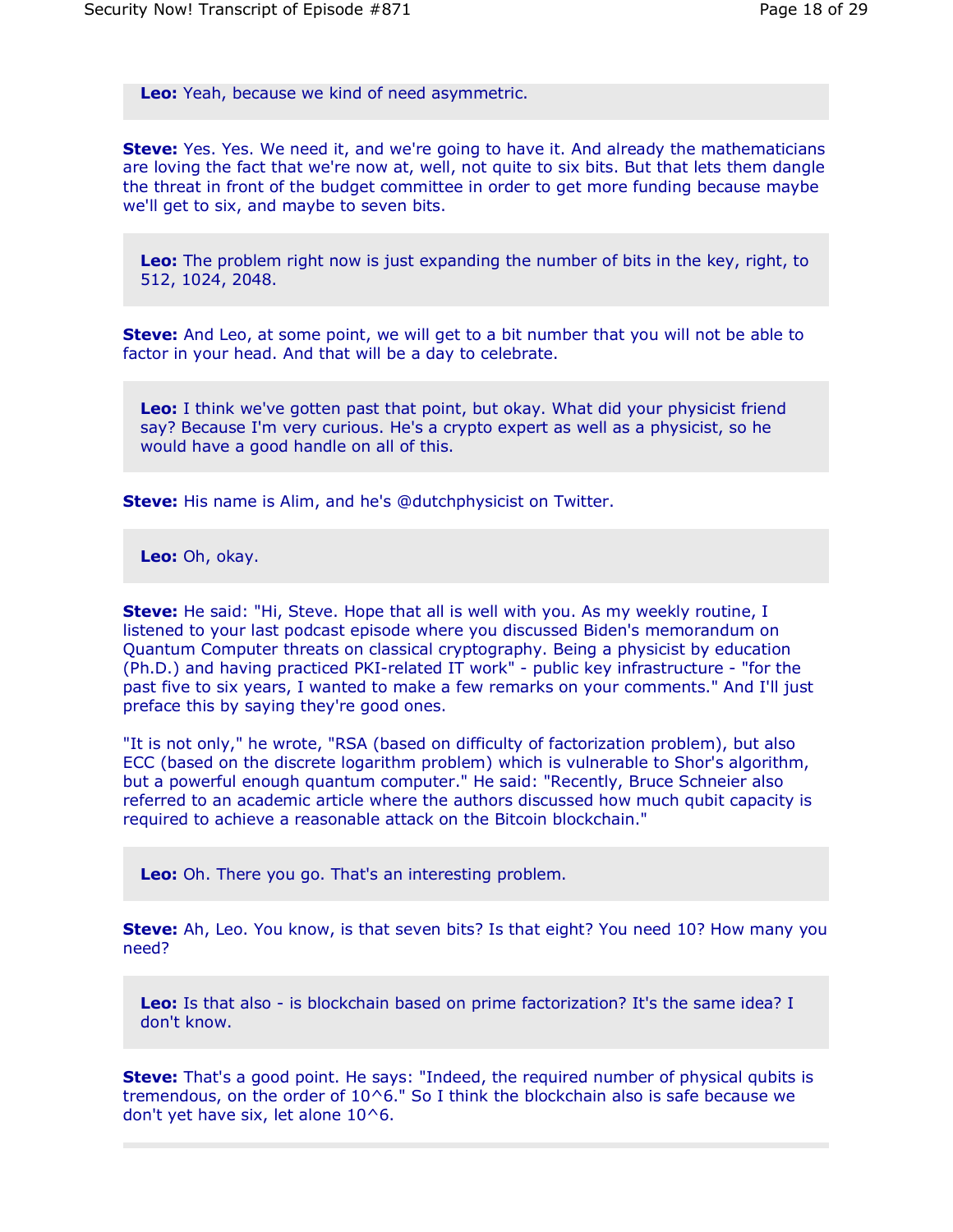**Leo:** Because that's a lot. Okay, yeah.

**Steve:** Yeah. That would a million qubits. And they can't be fuzzy little bits. They've got to be, you know, they have to be sure of themselves.

**Leo:** Well, stability is a big problem with these.

**Steve:** You've got to be sure of your bitness, yeah.

**Leo:** Okay, all right.

**Steve:** "On the other hand, we know how fast it went," he says, "with the traditional silicon technology. Remember Moore's law." I'm not sure that applies here.

**Leo:** I don't know if this applies, yeah.

**Steve:** It feels too - I don't think it does. But the point here is now he really raises some good ones. He says: "I find Biden's statement correct from some aspects. First, there is an attack called 'store now, decrypt later.'" Of course we talked about that years ago.

**Leo:** And that's why you want perfect forward secrecy; right? Because yes.

**Steve:** No, actually.

**Leo:** No, that doesn't solve it?

**Steve:** That doesn't work for that.

**Leo:** Oh, okay.

**Steve:** Yeah. He says: "Any stored information today can be broken by a powerful quantum computer in the future. Therefore, any confidential information that should stay confidential for a long period of time should today be protected against quantum computers of tomorrow." And again, I mean, that's a good point. Also, and this is really good, everyone will get this, he wrote: "Achieving crypto agility is very difficult. Most cryptographic algorithms are embedded deep in the protocols and products. There are even cases that DES algorithm is still used in SIM cards and payment cards today."

**Leo:** Right, right. And that's been broken for years, yeah.

**Steve:** Yeah. "This makes the lifetime of such algorithms very long," he says, "i.e., 40 years or more. Therefore," he writes, "Biden's warning on the federal agencies, and thus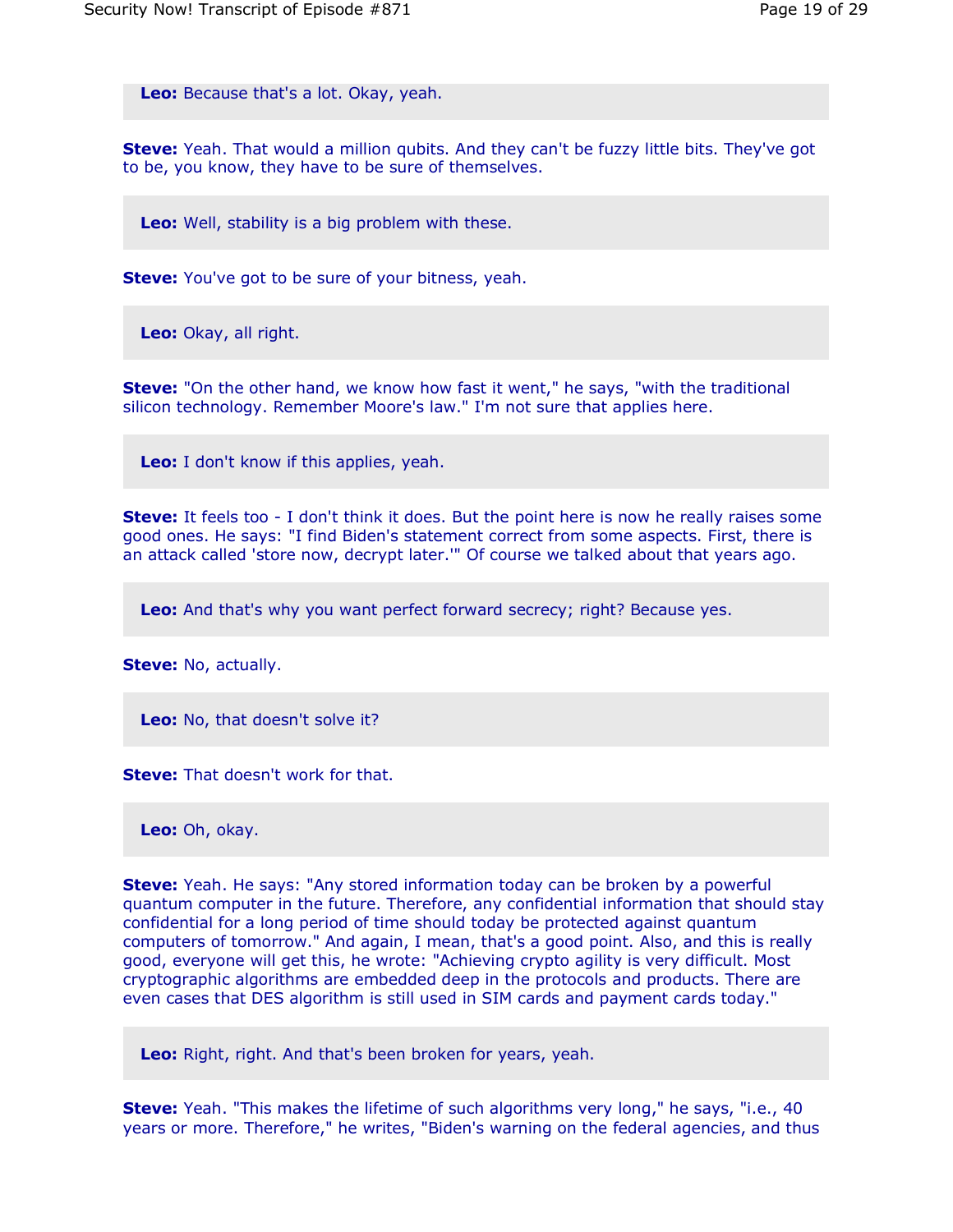the industry, is an early call for a very hectic and difficult transition." He said: "Though I also see some issues with Biden's statement." He wrote: "Two, NIST's competition on post-quantum algorithms has not announced the winners yet, and standard finalization is still a few years down the road. From this perspective," he said, "any organization to attempt to implement a post-quantum solution is a premature action. Things may still change." Meaning let's not be too quick to force NIST to choose a winner here.

**Leo:** Right.

**Steve:** And he finally said: "I sincerely hope that Biden's administration will not implicitly try to pressure NIST to finalize the competition by this statement. Just a few moments ago a weakness was found and reported in one of the post-quantum digital signature algorithms," he said, "Rainbow. There should be no political pressure on such standardization activities, and researchers should be left free in making their decision and given enough/proper time."

**Leo:** So we don't really have a quantum-safe algorithm yet.

**Steve:** No. We haven't, like, NIST has not standardized on the way we have, like, Rijndael, which is now our chosen AES.

**Leo:** And his point is you don't want pressure on NIST to propose something prematurely. You really, I mean, you want to get this right.

**Steve:** Yes. And get people using it. The concern is that something will be standardized, and there will be a political mandate to start using it because, as he noted, there was just a problem found in one of the post-quantum digital signature algorithms.

**Leo:** Yeah, so much for that. Okay.

**Steve:** So, like, yeah, we don't want that to be in use when the problem is found. And again, it's like, you know, 35 we still can't factor. So just, you know, but he's also right about it taking - it being so difficult to change this stuff.

**Leo:** Yeah. Yeah.

**Steve:** So he finished, saying: "Needless to say, I definitely share your opinion that there are way more fundamental issues to be addressed urgently," which was the point I was making when I was kind of poking fun at this last week. He said: "However, I believe that quantum computer threats on cryptography is very serious and should be given enough attention due to slow adaptation or adoption of new cryptographic algorithms in billions of computers, protocols, et cetera."

**Leo:** But you can't rush it, either.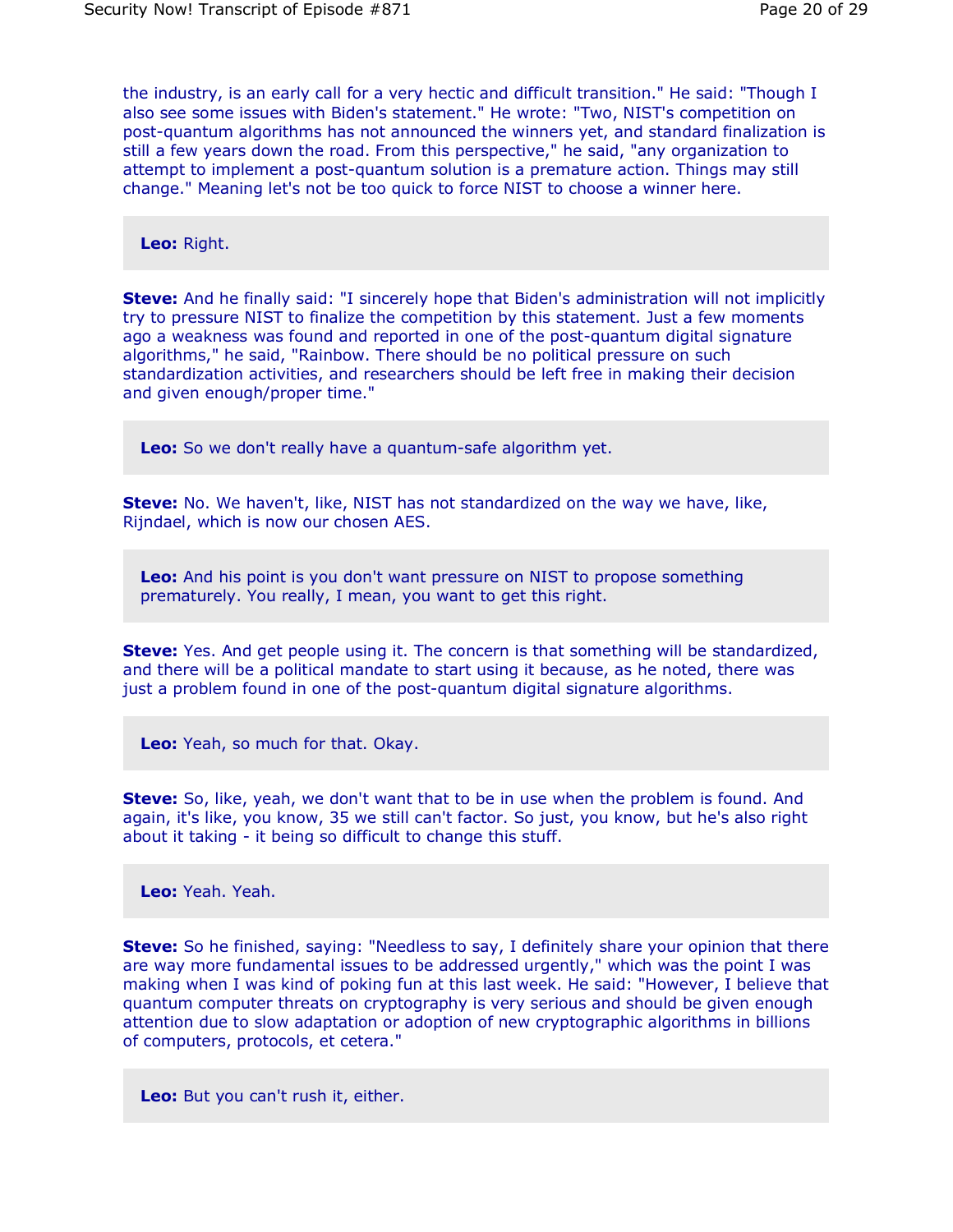**Steve:** Exactly.

**Leo:** So we're just going to keep looking for a post-quantum technology, and then I'm not too worried about my SSH keys being cracked by a quantum computer anytime in the next - in my lifetime, probably.

**Steve:** Apparently it's got a ways to go.

**Leo:** Yeah. But important point, the fact that I switched to elliptical keys isn't really germane.

**Steve:** Yeah. Actually, the elliptical keys are nice, mostly because they're so much shorter.

**Leo:** They're small, yeah.

**Steve:** They're much shorter. It's much...

**Leo:** Yeah, I used to have to paste a paragraph in.

**Steve:** Right.

**Leo:** Now it's one line. So that's, I mean, that's a silly reason why. And that 512 bits is better than the 2048 bits I had in RSA, I presume. Or as good as. Okay. All right.

**Steve:** Yeah. Also I got, just for the record, I got a bunch of tweets from people saying, "Steve, you'd better look at ECC again and see if you still think it's quantum-safe."

**Leo:** But the thing I was worried about is somebody saying, oh, you're so wrong, quantum computing is just around the corner. I don't see that yet. But, you know.

**Steve:** And again, I think we framed it exactly right. Yes, we need to be thinking about it. Yes, it is advancing. Yes, it is advancing slowly. But yes, it does take a long time to take existing crypto out of circulation.

**Leo:** Yeah.

**Steve:** And, you know. So I would say as soon as we absolutely know that we have a bulletproof post-quantum crypto, where problems are not going to be found in it - and, see, and that's the other problem is we were, when we went through the Rijndael competition, or the AES competition which ended up choosing Rijndael, it was a whole bunch of ciphers. And they were able to say, well, we used a Feistel network here, and we ran that through a triple scrambler, and blah blah blah. I mean, like our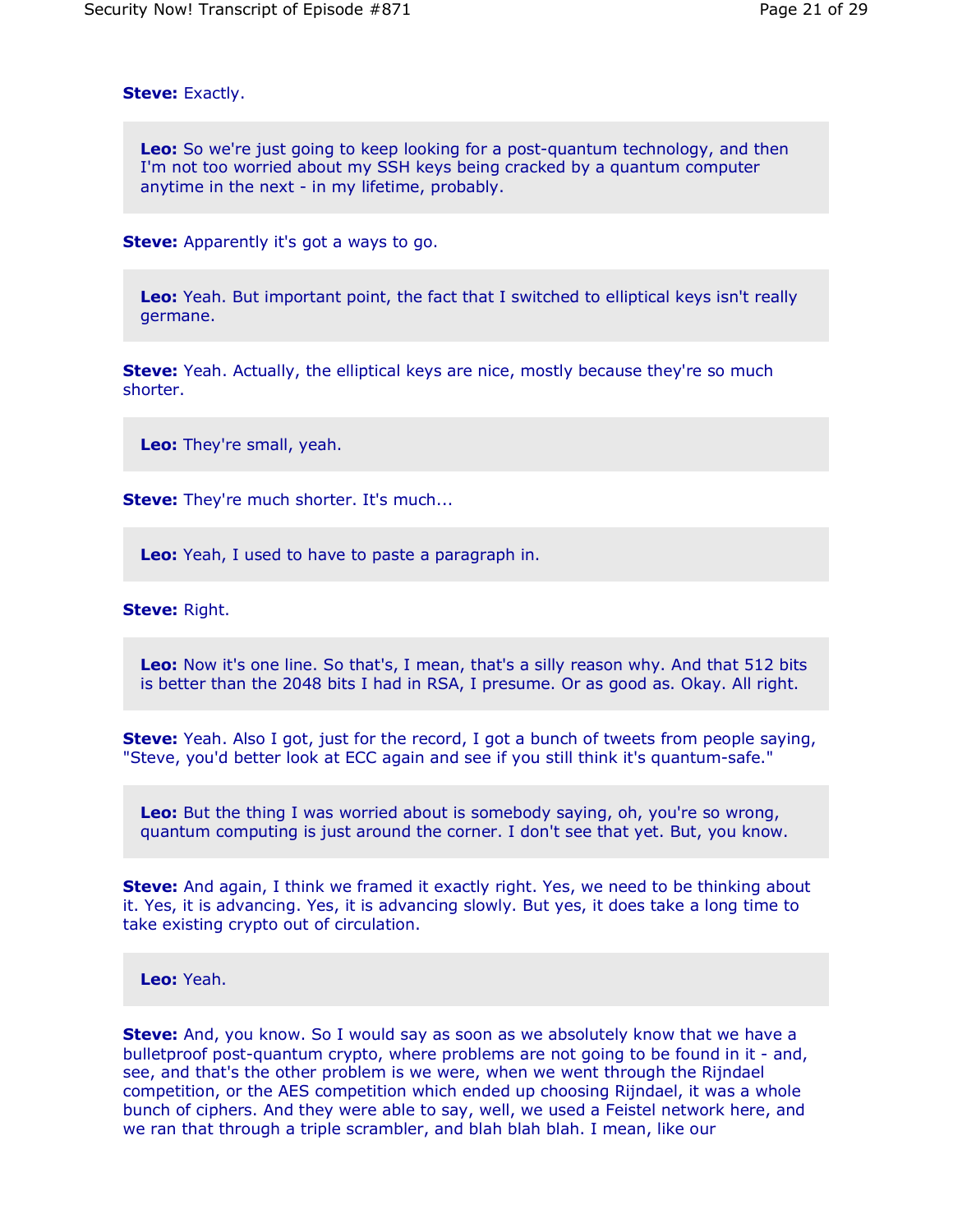understanding of how to do symmetric crypto, which is what AES and Rijndael are, it's so mature that we were like taking building blocks and mixing and matching them and understanding in detail how they worked. We're in a whole new environment now with post-quantum crypto. And we're at risk of making a mistake. And that's almost worse than prematurely obsoleting something that isn't broken today.

**Leo:** Right.

**Steve:** So, yeah.

**Leo:** Yeah.

**Steve:** I got a nice note from someone whose name I thought I ought to redact, even though he didn't say I should. He said: "In Security Now! you've reported on a number of cybersecurity initiatives that the federal government has introduced this past year, including CISA's 'Known Exploited Vulnerabilities Catalog,' Congress's 'Strengthening American Cybersecurity Act,' and the White House's 'Executive Order on Cybersecurity.' What I haven't heard you mention are the TSA's two 'Security Directive Pipeline' memorandums. These are two successive directives, issued in response to the Colonial Pipeline compromise, that impose explicit cybersecurity requirements upon the midstream oil and gas pipeline industry."

And he said: "One of the lesser-known regulatory mandates of the TSA," he says, "yes, that TSA, is the safety of interstate pipelines." He says: "I work in the midstream pipeline industry, and these TSA directives have been the bane of my existence for the better part of a year. I'll reserve specific criticism, but will offer a recent Politico article which summarizes the situation nicely. Unfortunately, I'm not able to go into many particulars because the government, in its infinite wisdom, has marked the entire second directive (SD02) as Sensitive Security Information which prevents me from publicly divulging details. Suffice it to say that, yes, the government has instituted a cybersecurity standard that a segment of critical infrastructure must adhere to, but that can't be discussed except behind closed doors."

**Leo:** See, that seems like a bad idea.

**Steve:** I could not agree more. Yup.

**Leo:** I understand the notion of security through obscurity. But honestly, anything that you're doing for security should be tested.

**Steve:** Needs oversight, yes, yes.

**Leo:** Other experts have to look it over, I think.

**Steve:** He said: "One tidbit that I'm compelled to share is the role that CISA's Known Exploited Vulnerabilities Catalog plays. SD02 requires that pipeline operators patch vulnerabilities published in the Catalog within certain timeframes. Since you've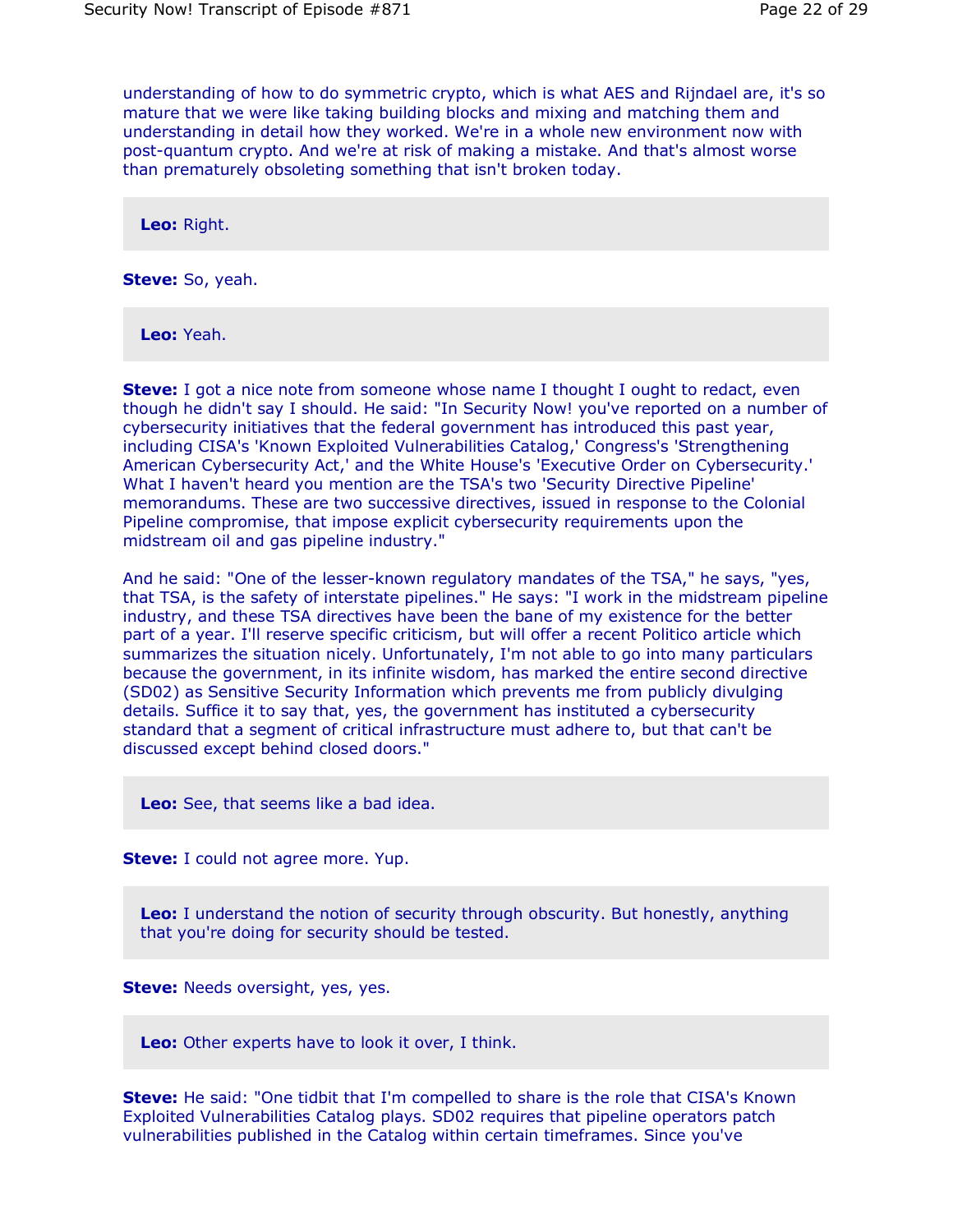mentioned the Catalog in several Security Now! episodes, I wanted to call out the fact that this applies not just to government entities, but also to private pipeline companies. And yes, we are forced to review the list daily for new additions."

And he finished: "Thank you for all you do, and especially for a wonderful and informative weekly podcast." And I will say back to him, thank you. You've just contributed to making it more informative.

**Leo:** Nice.

**Steve:** So Liam Lynch tweeted from @L2actual, which I thought was a cool handle. He said: "Hi, Steve. I only listened to Episode 869 the other day and heard you and Leo again refer to the GDPR as being the cause of cookie notices. I kept meaning to contact you about this, as the only thing the GDPR did for cookie notices was to strengthen the consent requirement." On the other hand, I would argue that is what created the notices. He said: "Cookie notices have been around for a lot longer than the GDPR has been in force, as they came from the ePrivacy directive."

**Leo:** Yeah. But we ignored it until GDPR.

**Steve:** Exactly. And then he cited a thread. So I wanted to for the record put that out there. But again, it was the GDPR that gave it teeth and then forced it to be such an annoyance for all of us.

**Leo:** It is kind of the canonical example of overregulation or privacy regulation gone wrong, I think.

**Steve:** Boy.

**Leo:** Yeah, yeah.

**Steve:** And I wanted to officially note that the work on SpinRite's backend has officially finished.

**Leo:** What?

**Steve:** SpinRite's new hardware drivers are working without any exception that the group's extensive testing has revealed. In the case of two very old systems, they were like back when you could set the DMA speed in the BIOS. You remember, like you could set it to 0, 1, 2, or 3 or something. They were also the first VIA implementation chipset. In two very old systems it was necessary to turn off the Ultra DMA setting in the BIOS to obtain reliable transfers. SpinRite detected that they weren't reliable and refused to operate otherwise. But when that was done, everything worked perfectly.

Throughout this work, SpinRite's new and much-improved benchmarking was used to exercise those backend drivers through the IO abstraction that I've talked about before. So what that does is effectively isolate any backend devices from the front-end code.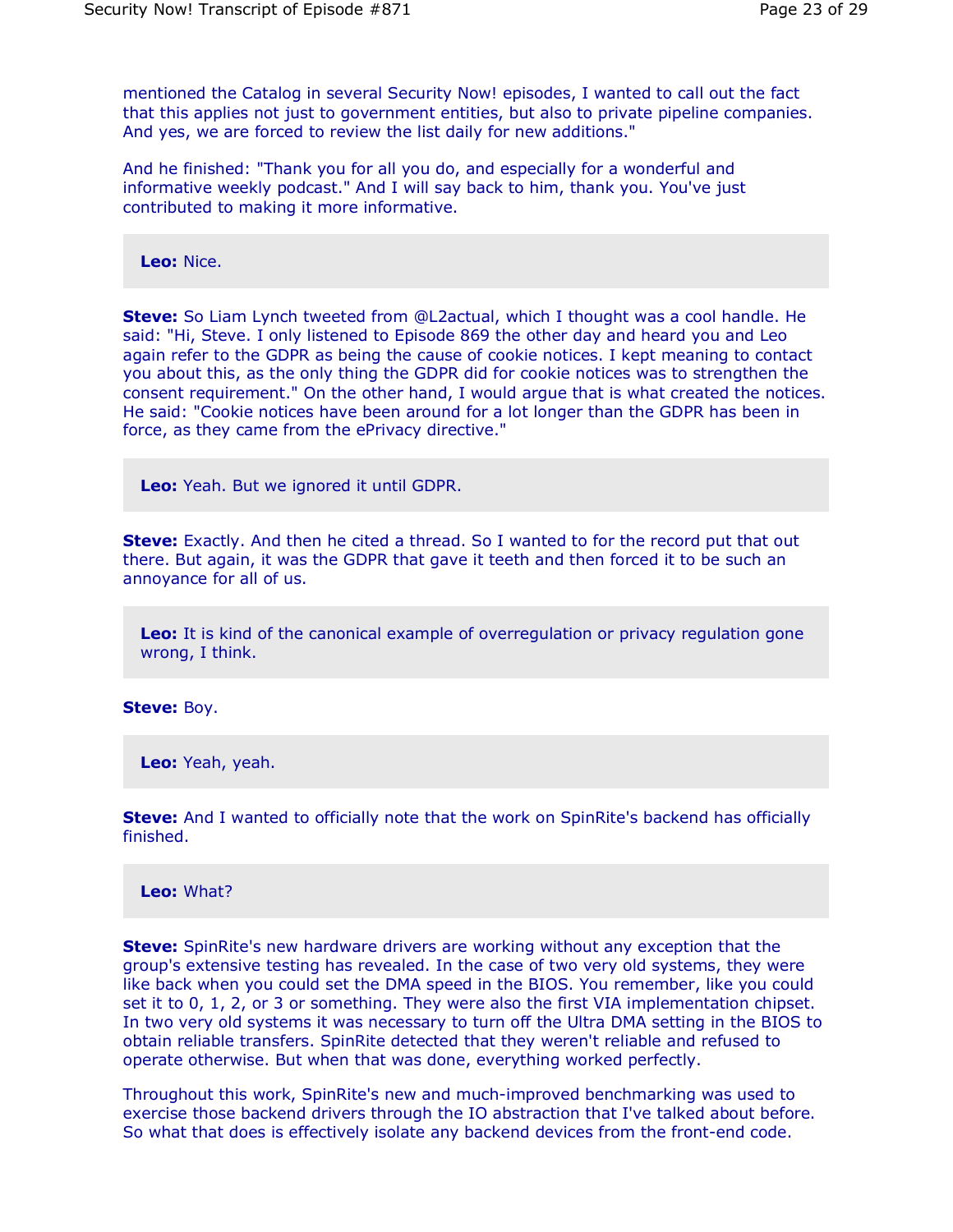When SpinRite 7 adds native hardware USB drivers and then NVMe drivers, nothing else about SpinRite's front-end needs to change because the IO abstraction provides a uniform interface to the front-end code. The benchmark was the first client of that IO abstraction. The actual SpinRite machine, with its multiple switchable screens, the grid display, the DynaStat data recovery, the detailed technical log and all the rest will be the second and final client. So that's where I now turn my focus. What we've just slogged and fought through has been by far the longest and toughest part, since it was where all of the hardware and machine dependency was. Now that's all behind us.

Since the BIOS was historically SpinRite's IO abstraction, which is now gone, I now have a lot of rewriting to do to support SpinRite's new abstraction. But it's not the sort of thing that will need constant interaction and iteration and tireless testing, the way the previous work on the backend did. I'm sure that the SpinRite testing gang will end up finding things I've missed and will have ideas for improvements when they begin to see something that is actually operating, which is what will happen next. But at this stage they're mostly going to be waiting for me, rather than me waiting to learn from them how the latest test release turned out. So we're getting close.

**Leo:** Getting very close. Very exciting. Yay. All right, Steve. I'm very curious.

#### **Steve:** Okay.

**Leo:** We've been of course reporting on this story for the last week. We talked about it Sunday on TWiT, on TWiG on Wednesday. But I'd like to get your take on the new EU rules here.

**Steve:** So the title of today's podcast, "The New EU Surveillance State," might seem hyperbolic. But just wait till you hear what the EU is proposing. The European Union's proposed new legislation will not only require scanning encrypted communications for child sexual abuse material content, but believe it or not, actually reading all text messages with the goal of detecting any textual content that might be regarded as "grooming" a minor.

**Leo:** Ugh. That's such a nebulous term.

**Steve:** Oh, Leo, it's impossibly nebulous. Okay. So those who haven't read far into the legislation quickly and correctly recognize that accomplishing any of this is inherently, necessarily, and unavoidably violating - it requires some agency or entity to scrutinize all communications capable of conveying any graphical or textual material. In other words, all of the social messaging platform used by European Union citizens. And such scrutiny necessarily contravenes the well-established goals, intents, and capabilities of end-to-end encryption. So, yeah, this would be the end of true meaningful privacy enabled and facilitated by end-to-end encryption.

But reading some of the proposed legislation, as I did, one discovers that it also requires that this surveillance goes beyond the matching of previously known content hashes to also include content that has not been previously seen. So this would require either humans to view everything that everyone sends to anyone, or to train up machine vision and learning models to automate the identification of previously unknown child sexual abuse material.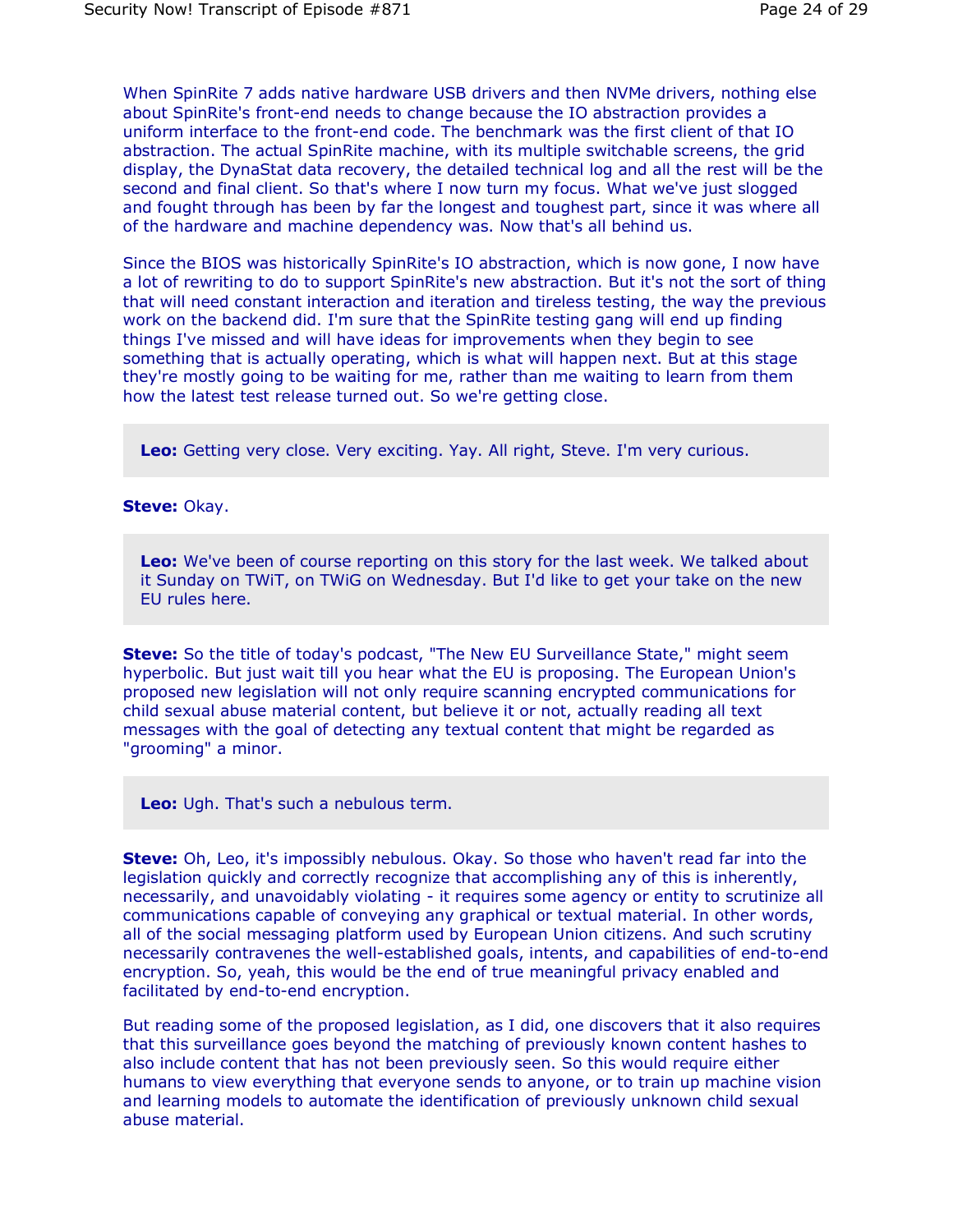Okay. Listen to what Johns Hopkins cryptographer Matthew Green tweeted upon hearing of this last week. Mathew tweeted: "This document is the most terrifying thing I've ever seen. It is proposing a new mass" - I mean, Leo, as I'm saying this, it sounds like fiction. It sounds like I'm making this up. This is the actual legislation. He says: "It's proposing a new mass surveillance system that will read private text messages, not to detect CSAM, but to detect 'grooming.'"

**Leo:** That's the ridiculous part. CSAM you could pretty much know that's CSAM. But if I ask you, Steve, what's your age, sex, and location, am I grooming you?

**Steve:** Right. Or what are your pronouns?

**Leo:** Yeah. It's very contextually dependent. And I think it's a judgment call.

**Steve:** So it actually says, it actually says in the legislation...

**Leo:** And, by the way, that eliminates E2E encryption entirely because they say encryption's no excuse.

**Steve:** No. In fact, they say we still want the best encryption possible. Okay. But we also want this. So here's what Matthew highlighted from the legislation. This is the legislation: "As mentioned, detecting 'grooming' would have a positive impact on the fundamental rights of potential victims especially by contributing to the prevention of abuse; if swift action is taken, it may even prevent a child from suffering harm. At the same time, the detection process is generally speaking the most intrusive one for users (compared to the detection of the dissemination of known and new child sexual abuse material), since it requires automatically scanning through texts in interpersonal communications."

I mean, so the point is the legislators know this. And they continue: "It is important to bear in mind in this regard that such scanning is often the only possible way to detect it; and that the technology used does not understand the content of the communications, but rather looks for known pre-identified patterns that indicate potential grooming. Detection technologies have also already acquired a high degree of accuracy" - and they cite something, it's footnote 32 - "although human oversight and review remain necessary, and indicators of grooming are becoming ever more reliable with time, as the algorithms learn." Give me a frigging break.

**Leo:** It's pretty horrible.

**Steve:** Oh, Leo. Matthew then issued a series of tweets in a thread, which I'll read. He said: "Let me be clear what this means. To detect grooming is not simply searching for known CSAM. It isn't using AI to detect new CSAM, which is also on the table. It's running algorithms reading your actual text messages to figure out what you're saying, at scale. It is potentially going to do this on encrypted messages that should be private. It won't be good, and it won't be smart, and it will make mistakes. But what's terrifying is that once you open up 'machines reading your text messages' for any purpose, there are no limits. Here is the document. It is long but worth reading because it describes the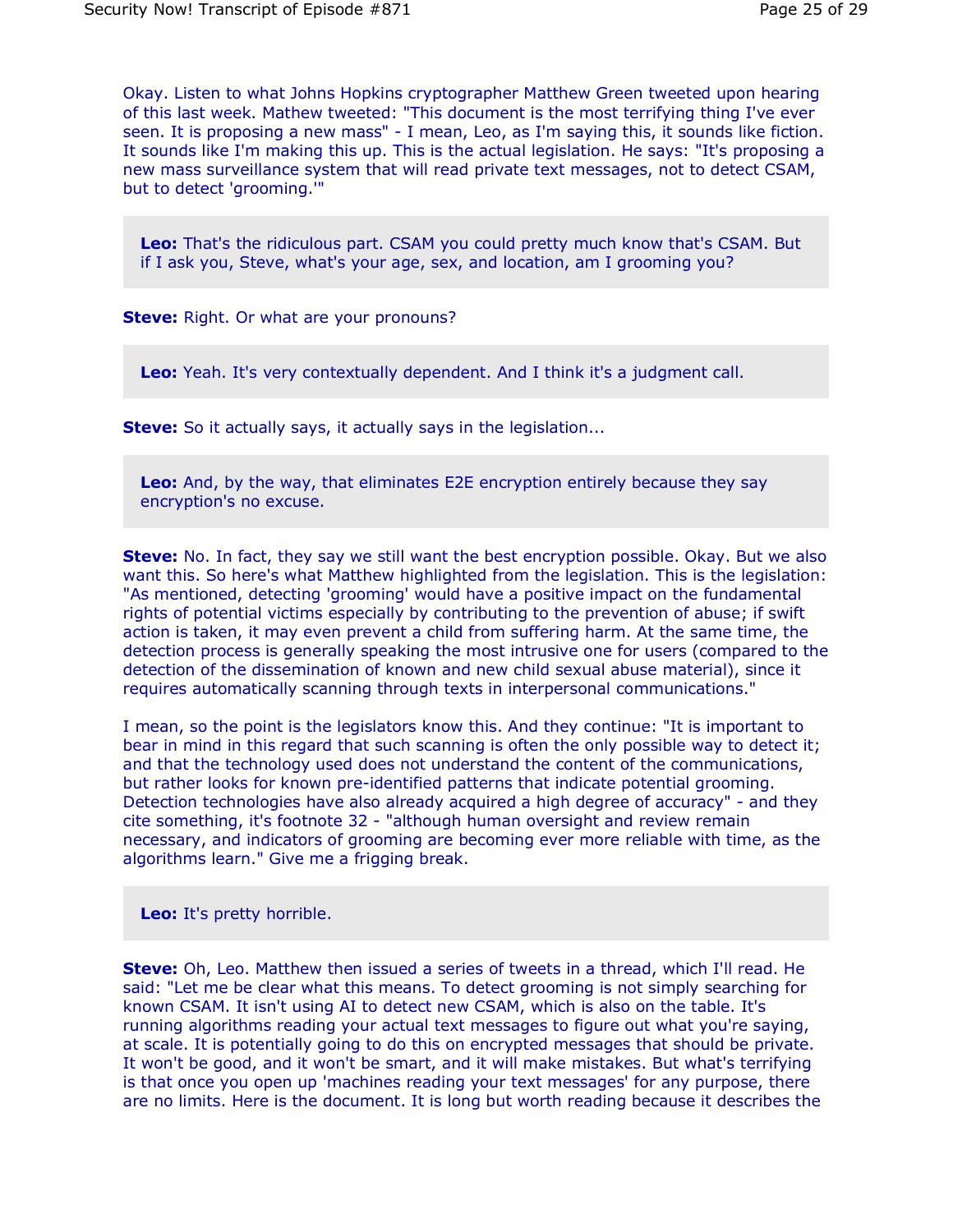most sophisticated mass surveillance machinery ever deployed outside of China and the USSR. Not an exaggeration."

The link Matthew shared last week was from a leak of the official legislation, which then appeared the next day. They are the same, I looked at them both, 135-page document. The title is "Proposal for a REGULATION OF THE EUROPEAN PARLIAMENT AND OF THE COUNCIL laying down rules to prevent and combat child sexual abuse."

As I said, the legislation is 135 pages. But its first two paragraphs set the stage, and they're worth sharing. So here's the first two paragraphs: "The United Nations Convention on the Rights of the Child (UNCRC) and Article 24(2) of the Charter of Fundamental Rights of the European Union enshrine as rights the protection and care of children's best interests and well-being. In 2021, the United Nations Committee on the Rights of the Child underlined that these rights must be equally protected in the digital environment. The protection of children, both offline and online, is a Union priority.

"At least one in five children falls victim to sexual violence during childhood. A 2021 global study found that more than one in three respondents had been asked to do something sexually explicit online during their childhood, and over half had experienced a form of child sexual abuse online. Children with disabilities face an even higher risk of experiencing sexual violence. Up to 68% of girls and 30% of boys with intellectual or developmental disabilities will be sexually abused before their 18th birthday.

"Child sexual abuse material is a product of the physical sexual abuse of children. Its detection and reporting is necessary to prevent its production and dissemination, and a vital means to identify and assist its victims. The pandemic has exposed children to a significantly higher degree of unwanted approaches online, including solicitation into child sexual abuse. Despite the fact that the sexual abuse and sexual exploitation of children and child sexual abuse materials are criminalized across the EU by the Child Sexual Abuse Directive 6, adopted in 2011, it is clear that the EU is currently still failing to protect children from falling victim to child sexual abuse, and that the online dimension represents a particular challenge."

Well, okay. One of the most difficult lessons an ethical person learns and must come to terms with as they grow is that not all problems have workable solutions. And it doesn't matter at all how big the problem is nor how much we want there to be a good solution. The entire problem here can be broken down into two separate issues. First, in order for some overviewing agency to obtain the raw data to be scrutinized, there can be no true and meaningful privacy between digitally communicating endpoints or individuals. That must end. Period. Everything needs to be visible and visited. And it's not sufficient to only surveil the devices used by minors because the original intent of detecting child sexual abuse material was to discover and apprehend those non-minors who were actively trading in such illegal content, thus curtailing the demand for the creation of more material. This means that all of everyone's social media messaging content must pass through surveillance filters. Which brings us to the second issue, what to do with that content once it's obtained.

Matthew put it bluntly in one of his tweets. He said: "It is going to do this on encrypted messages that should be private. It won't be good, it won't be smart, and it will make mistakes." Even if we agreed to voluntarily relinquish all of our privacy rights, it's not at all clear that the world has the technology to do what the EU's governing legislators want. It's easy for them to write a law stating what they want. But wanting it doesn't will it into existence, no matter how fervently and sincerely they want it. So the technology is going to miss things that it should catch and flag things that it should not. Humans will be required to examine the previously private photos that some image classifier believes to be salacious, and previously private text messages shared by consenting adults will be open to others' scrutiny.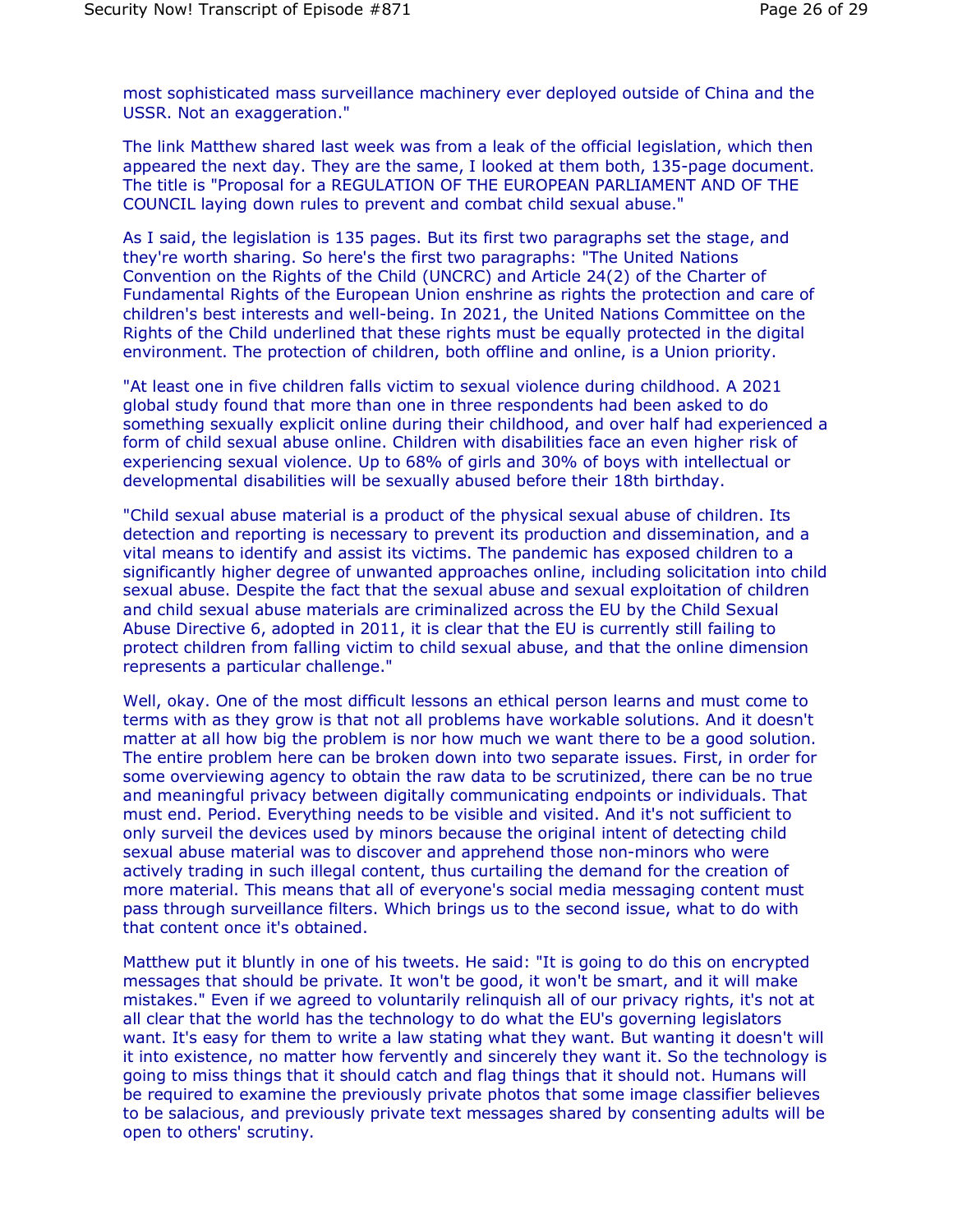And then there's the devil's advocate side which is also absolutely true and wellestablished. Cryptography has already escaped. The algorithms which are able to unbreakably encipher plaintext are already public. So if the use of truly unbreakable endto-end encryption is outlawed, then only the outlaws will be using it. And, yes, that too could be prevented. The next step in this escalation to doom would be for the communications carriers to refuse to transit any encrypted communications they cannot themselves decrypt. That's possible. In which case we might as well just turn back the clock to the 1970s and give up because the Internet would no longer be useful for commerce.

Matthew also noted the other elephant in the room by tweeting: "But what's terrifying is that once you open up 'machines reading your text messages' for any purpose, there are no limits." The distasteful issue of child sexual abuse is certainly real. But it has also been observed that it serves as a convenient stalking horse for governments' much broader interests in monitoring and controlling speech of many other kinds. Much of such speech could be criminal. But much that might be of interest to censors would not be.

The EU's governors are wrong to want this legislation which can only be characterized as dangerous, wholly impractical, and impossible to implement as they hope. So all we can do is pray that it dies.

**Leo:** And that's a possibility. It's not law now.

#### **Steve:** Correct.

**Leo:** It's just a proposal.

**Steve:** Correct. And, you know, the good news is it's now being aired. Everybody is talking about it. The EFF just, I mean, they just melted down, as you can imagine, over this. And, boy, I mean, as we've said, when we were crossing into this next decade, encryption is this massive challenge. I mean, it just is. The governments do not like the idea that they have no means for seeing what their citizenry is saying. And, I mean, and both sides have valid positions. It's a tough one.

**Leo:** Learn how to write your own encryption, kids. You might want to invest in your own telecommunications network while you're at it.

**Steve:** Well, and would somebody who wanted to abide by the law feel okay about doing it? I couldn't do that. I mean, first of all, I'm just texting Lorrie when I'm going to be home for dinner.

**Leo:** Right.

**Steve:** So it's not like I'm caring about that that much. There's nothing I'm doing. But we've been given this, and now it's looking like the EU wants to take it away. I mean, Leo, literally, you have to, in order to do this "grooming detection," everything someone types on their keyboard of their computer and their mobile device, it has to go through some censor's screening filter.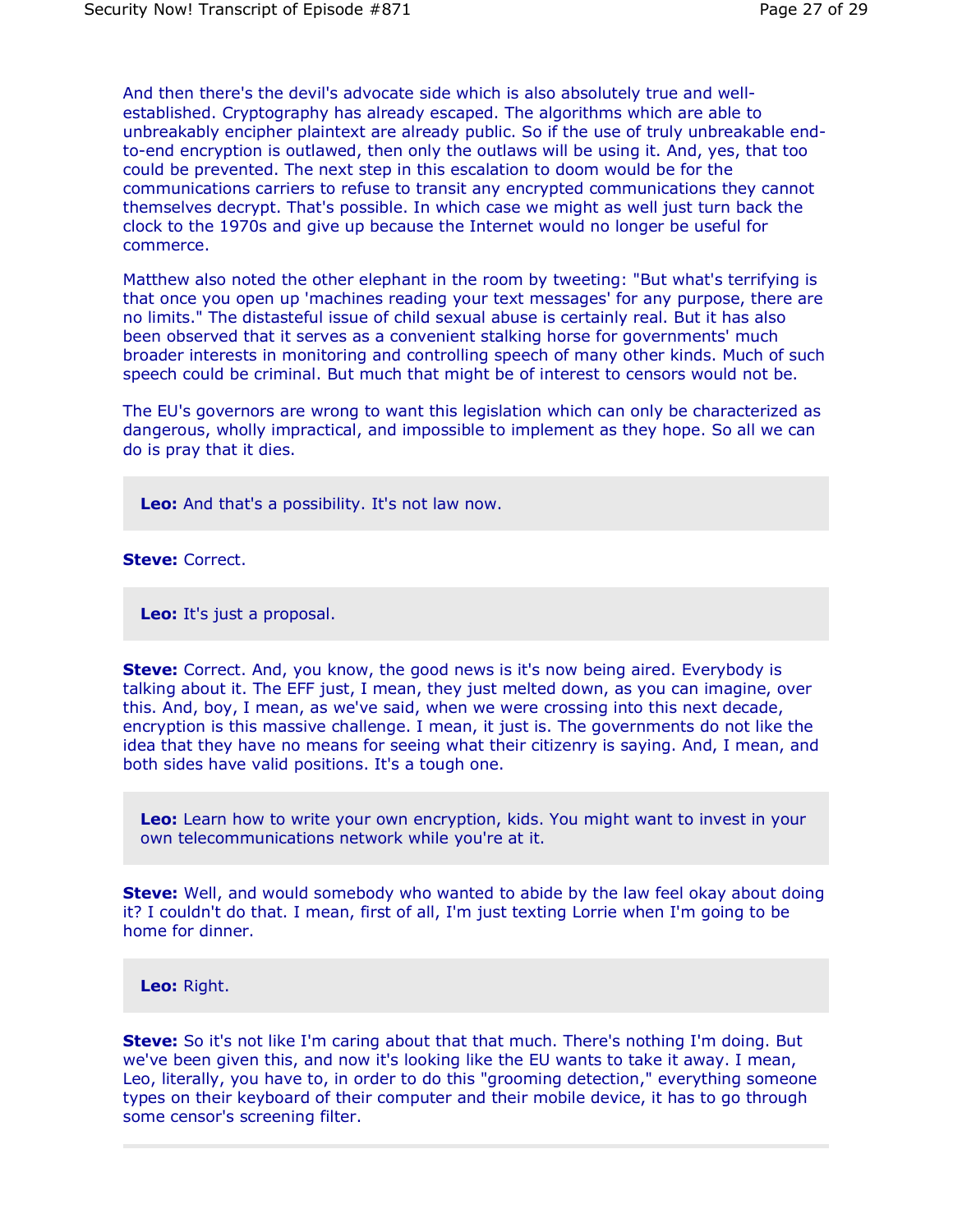**Leo:** Yeah.

**Steve:** Or the system isn't providing what the law requires. And we know that users don't want them on their own phones. Apple tried that, and everyone went, you know, pinched their nose and said, "Eww. I don't want any form of kiddie porn on my phone in order to keep Apple from being involved." So that says you have to have a third party somewhere in a cloud that all this runs through.

**Leo:** Yeah.

**Steve:** So you have to have a man in the middle, a sanctioned man in the middle able to decrypt this in order for, you know...

**Leo:** Unbelievable. What a horrible idea. All right, my friend. We've wound people up enough. I think it's time to stop. That is Steve Gibson right there, man. That's the guy. If you like this show, go to his website, GRC.com. Pick up a copy of SpinRite, the world's best mass storage, I almost said surveillance, mass storage maintenance...

## **Steve:** It's not.

**Leo:** No, no surveillance. And recovery utility available at GRC.com. Pick up 6.0. You'll get 6.1 free if you buy it today. And you get to participate in the development. We're just, obviously, just around the corner. While you're there you can also get this show. He has two unique versions of this show at his website, a 16Kb audio file for the bandwidth-impaired and really nicely done transcripts which you can read along as you listen, or use to search for parts of any of the 871 shows. That's all at GRC.com. You can leave him feedback at GRC.com/feedback, or slide into his DMs on Twitter. He's @SGgrc.

We also have copies of the show at our website, 64Kb audio, we have video, TWiT.tv/sn. There's a YouTube channel also devoted to Security Now!. If you want to share clips with friends, that's probably the easiest way to do it. You can also subscribe with your favorite podcast client, get it automatically the minute it's available. We do the show Tuesdays, 1:30 Pacific, 4:30 Eastern, 20:30 UTC. You can watch us do it live. We stream it live behind the scenes.

**Steve:** Right now.

**Leo:** Right now.

**Steve:** It's happening right now.

**Leo:** We're doing it as we speak. Unless you're watching later, and then in this case it's not live. You can watch that at live.twit.tv in those hours. If you're watching live, chat live at irc.twit.tv. Club TWiT members get their own special Discord.